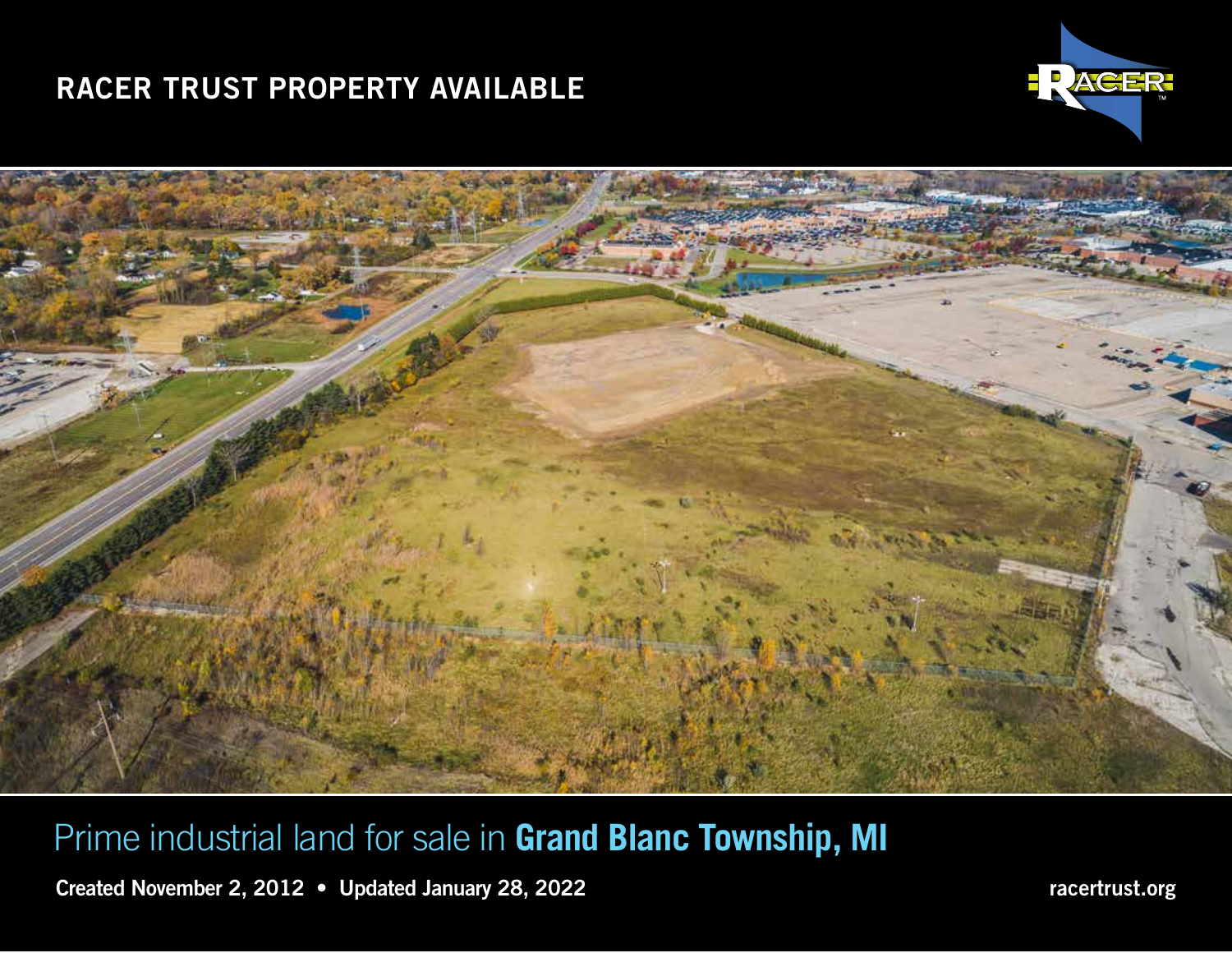### **Table of Contents**

- 3 Property Summary
- 4 Property Location
- 5 Property Assets
- 6 Property Details
- 8 Property Ownership and Recent History
- 9 Community Vision for Property
- 11 Environmental Conditions
- 12 Collateral Information, including:
	- \* Access/Linkage
	- $\star$  Airports
	- $\star$  Port Facilities
	- \* Regional Bus Service
	- $\star$  Utilities and Natural Gas
	- \* Zoning and Business Assistance
- \* Small Business Centers<br>21 Directory of Financial Programs
- Directory of Financial Programs and Incentives Available in Michigan
- 29 Regional Overview, including:
	- \* Community Snapshot
	- $\star$  Workforce
	- $\star$  Education
	- \* Largest Employers
	- \* Medical Facilities and Emergency Services
- $\star$  Links to Helpful Resources<br>39 Demographic Information
- Demographic Information
- 40 RACER Summary
- 41 Conditions
- 42 Transaction Guidelines/Offer Instructions
- 43 Links for Buyers

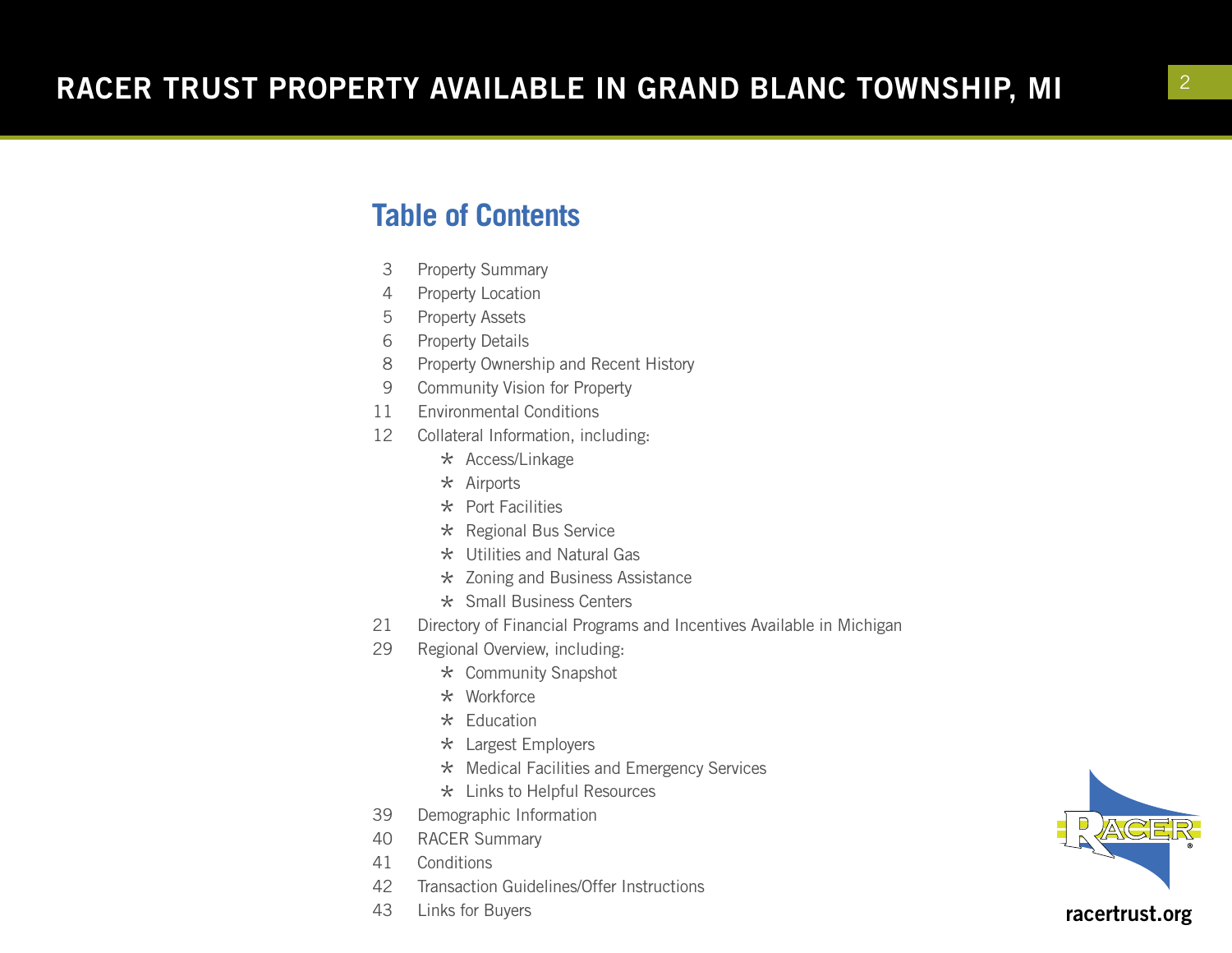## **Property Summary**

Dort Highway Industrial Land 10800 South Dort Highway Grand Blanc Township, MI 48439

The approximately 20.44-acre vacant parcel is adjacent to a currently operating GM facility just off S. Dort Highway in Grand Blanc Township, and is zoned general industrial. Drainage upgrades have been completed, and impacted soil and wood floor blocks were excavated and disposed of offsite. Groundwater investigation is concluding, and a final remediation strategy is being developed.

| County:                     | Genesee                               |
|-----------------------------|---------------------------------------|
| Land Area:                  | 20.44 acres                           |
| <b>General Description:</b> | Vacant parcel adjacent to GM facility |
| Zoning:                     | I-2, General Industrial               |
| <b>Tax Parcel Number:</b>   | 25-12-09-300-006                      |

**RACER Site Number:** 12960

More information about this property may be reviewed on RACER's website at www.racertrust.org/Properties/PropertyDetail/Dort\_12960.



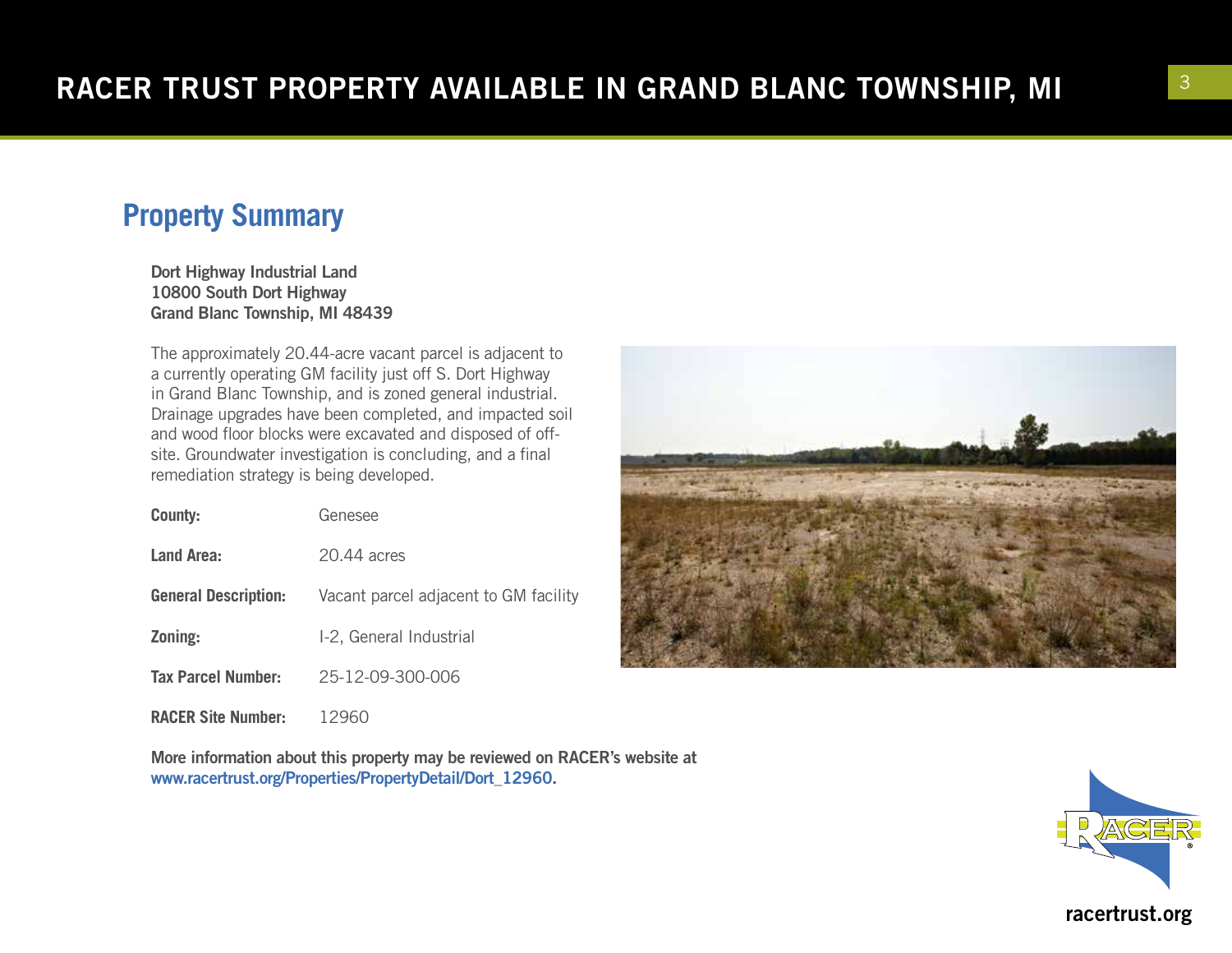# **Property Location**

Dort Highway Industrial Land (A) 10800 South Dort Highway Grand Blanc Township, MI 48439 25-12-09-300-006 20.44+/- acres I-2, General Industrial

View an interactive map of the Property at http://bit.ly/dort-highway.



©2017 Google



*\*Disclaimer: Property boundaries presented on this map are for informational purposes only and have not been prepared for legal, engineering, or surveying purposes. RACER makes no representations as to the accuracy of the maps, aerial photographs, or boundary depictions contained herein.*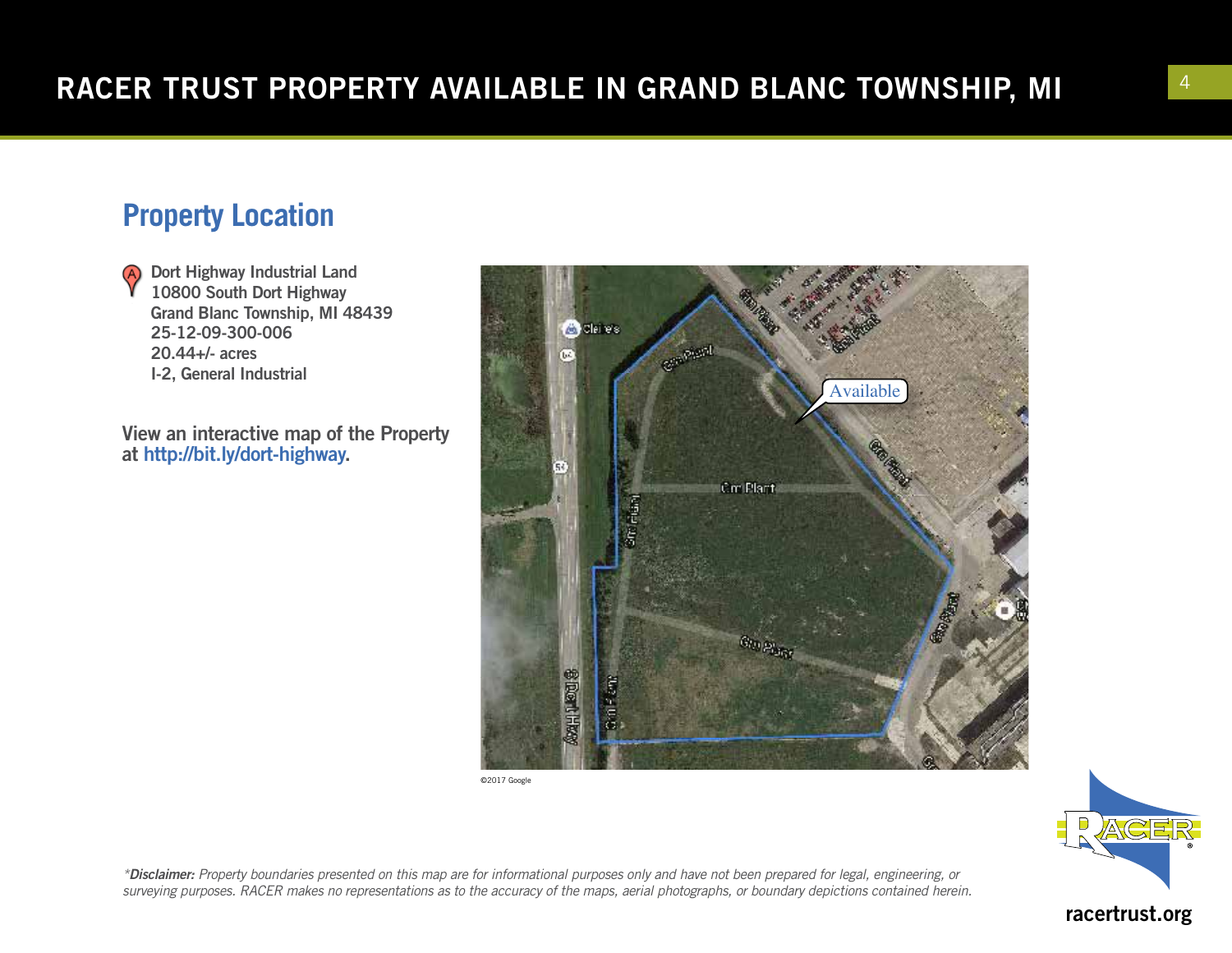# **Property Assets**

- 20.44-acre vacant parcel
- Adjacent to operating GM facility

For a comprehensive listing and description of Flint-area RACER properties, please visit [https://www.racertrust.org/properties/2653](https://www.racertrust.org/properties/26537) 7 .



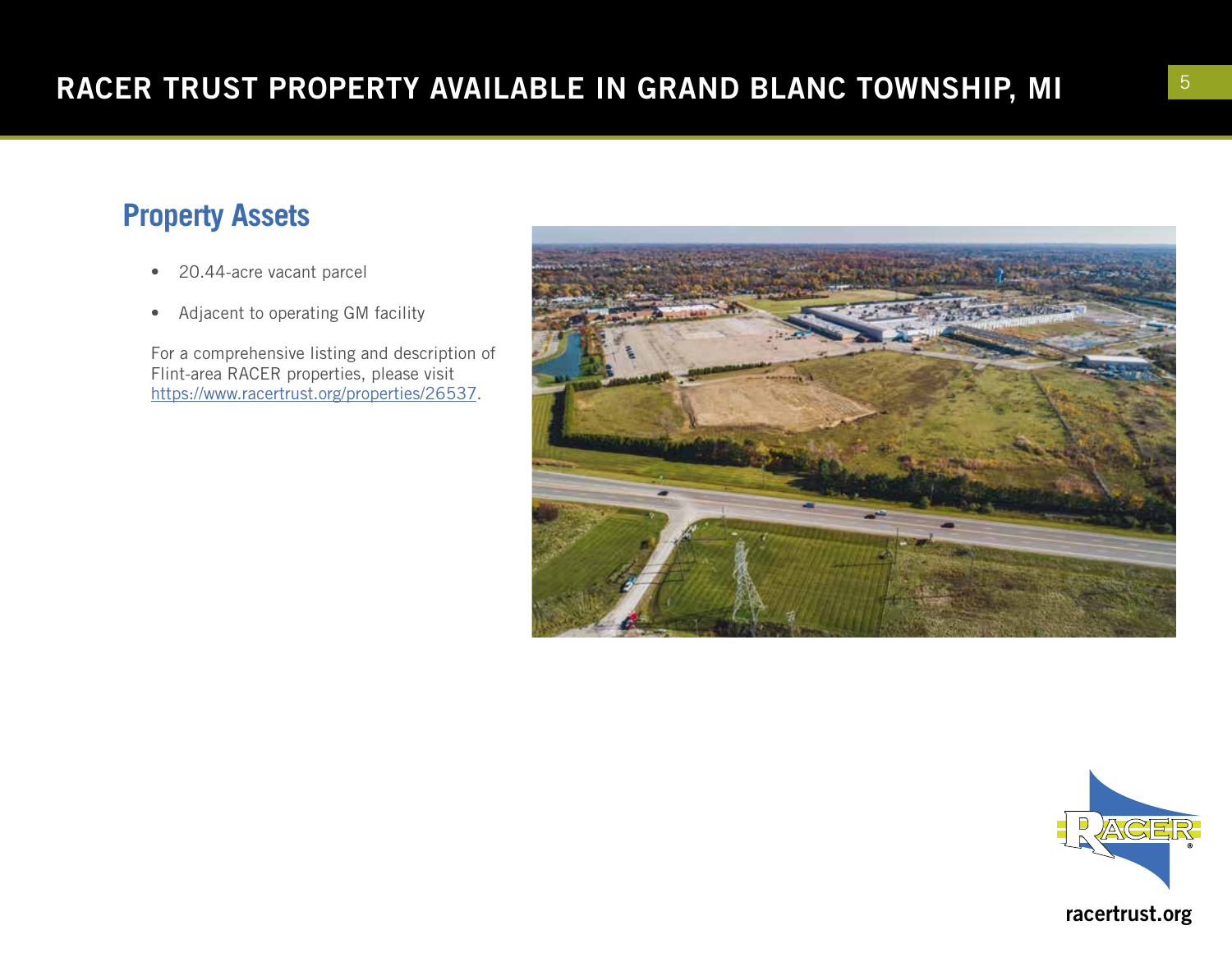# **Property Details**

| <b>Overview</b>                     |                                                                                                                                                                                                                  |  |
|-------------------------------------|------------------------------------------------------------------------------------------------------------------------------------------------------------------------------------------------------------------|--|
| Location                            | 10800 South Dort Highway, Grand Blanc Township, MI<br>48439                                                                                                                                                      |  |
| Zoning/Tax ID Number(s):            | Light industrial: 25-12-09-300-006                                                                                                                                                                               |  |
| Total Land Area of Property (Acres) | 20.44                                                                                                                                                                                                            |  |
| <b>Total Assessment</b>             | \$179,900                                                                                                                                                                                                        |  |
| <b>Total Annual Property Taxes</b>  | \$6,063(2021)                                                                                                                                                                                                    |  |
| Visibility                          | Average                                                                                                                                                                                                          |  |
| Shape                               | Irregular                                                                                                                                                                                                        |  |
| Road Access                         | Adequate                                                                                                                                                                                                         |  |
| Number of Structures at Property    | None                                                                                                                                                                                                             |  |
| Water                               | 12" water main on western side of property along<br>Dort Highway; Since 1992, water within Grand Blanc<br>Township is sourced from Lake Huron and treated by<br>the City of Detroit's Water and Sewer Department |  |
| Sewer                               | 8" sewer line located across Dort Highway <500'<br>from property's centerpoint; 12" sewer line located<br>on adjacent General Motors property <1000' from<br>property's centerpoint                              |  |
| Stormwater                          | Available                                                                                                                                                                                                        |  |
| Electric                            | Consumers Energy; 138 kV and 46 kV lines located<br>along Dort Highway, the Property's western boundary                                                                                                          |  |

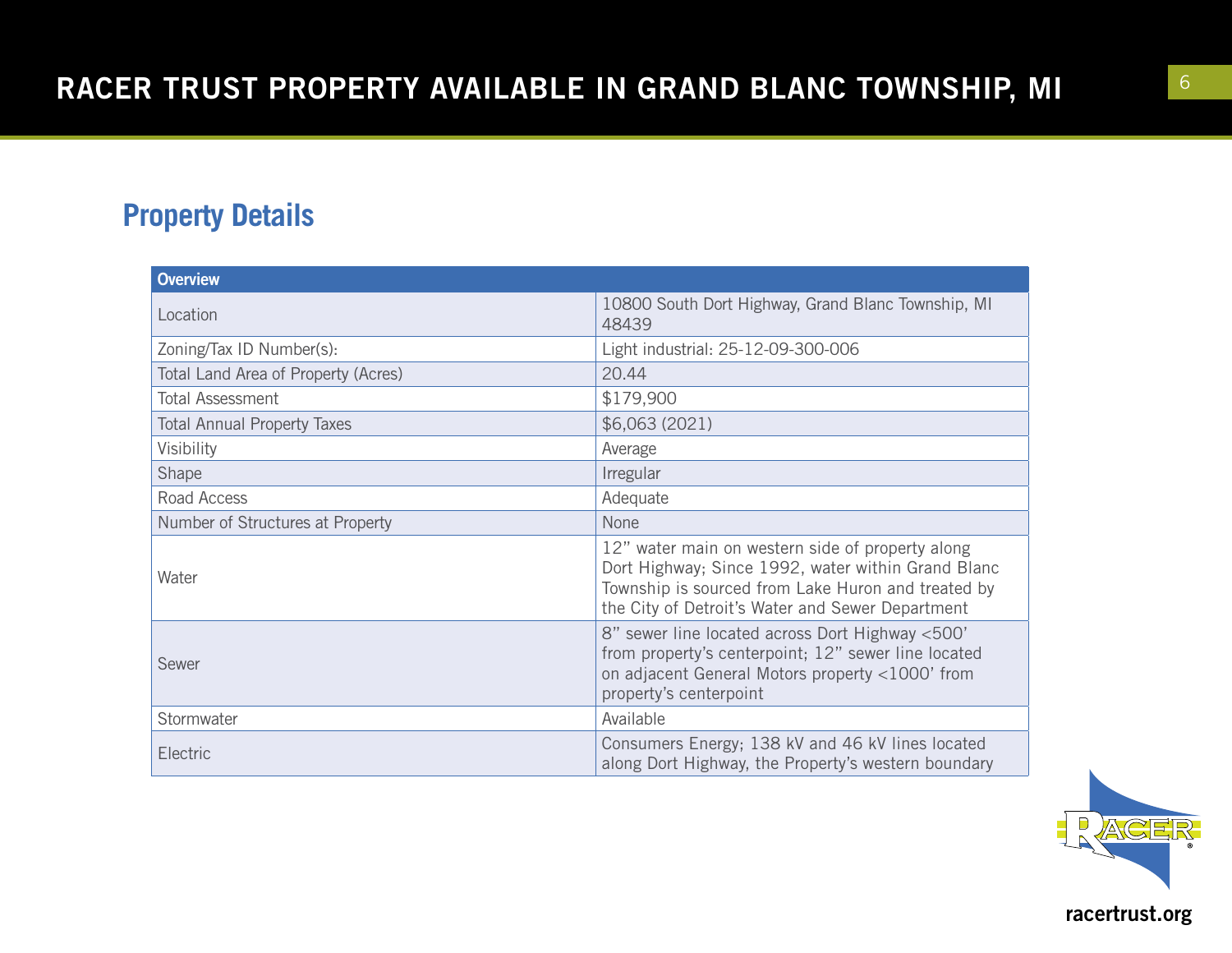## **Property Details (continued)**

| Gas                                                 | Four, six, and 10-inch high capacity gas mains<br>available; medium pressure available; gas transmission<br>line located along Dort Highway with distribution lines<br>north, west, and south of the Property |  |
|-----------------------------------------------------|---------------------------------------------------------------------------------------------------------------------------------------------------------------------------------------------------------------|--|
| Sulfur Dioxide (2010)                               | Attainment Area                                                                                                                                                                                               |  |
| Particulate Matter 2.5 (2006)                       | Attainment Area                                                                                                                                                                                               |  |
| Lead (2008)                                         | Attainment Area                                                                                                                                                                                               |  |
| Carbon Monoxide                                     | Attainment Area                                                                                                                                                                                               |  |
| 8-Hour Ozone (2008)                                 | Attainment Area                                                                                                                                                                                               |  |
| Nitrogen Dioxide                                    | Attainment Area                                                                                                                                                                                               |  |
| Particulate Matter 10                               | Attainment Area                                                                                                                                                                                               |  |
| Vehicle Parking (Number of Spaces)                  | None                                                                                                                                                                                                          |  |
| Owner(s)/Use(s) Prior to GM                         | Tank arsenal during World War II                                                                                                                                                                              |  |
| Previous Operations by GM                           | Automotive body metal fabricating                                                                                                                                                                             |  |
| <b>Rail Service</b>                                 | One line east of the Property                                                                                                                                                                                 |  |
| Name and Proximity to Nearest Interstate Highway(s) | Route 54 (adjacent to Property); I-475 (approximately 4<br>miles)                                                                                                                                             |  |
| Name and Proximity to Nearest Commercial Airport(s) | Bishop International Airport (approximately 9 miles)                                                                                                                                                          |  |
| Name and Proximity to Nearest Commercial Seaport(s) | Port of Detroit (approximately 62 miles)                                                                                                                                                                      |  |
| Available Incentives                                | Renaissance Zone; Next Michigan Development Corp.<br>Incentives; New Market Tax Credits Eligible Area                                                                                                         |  |

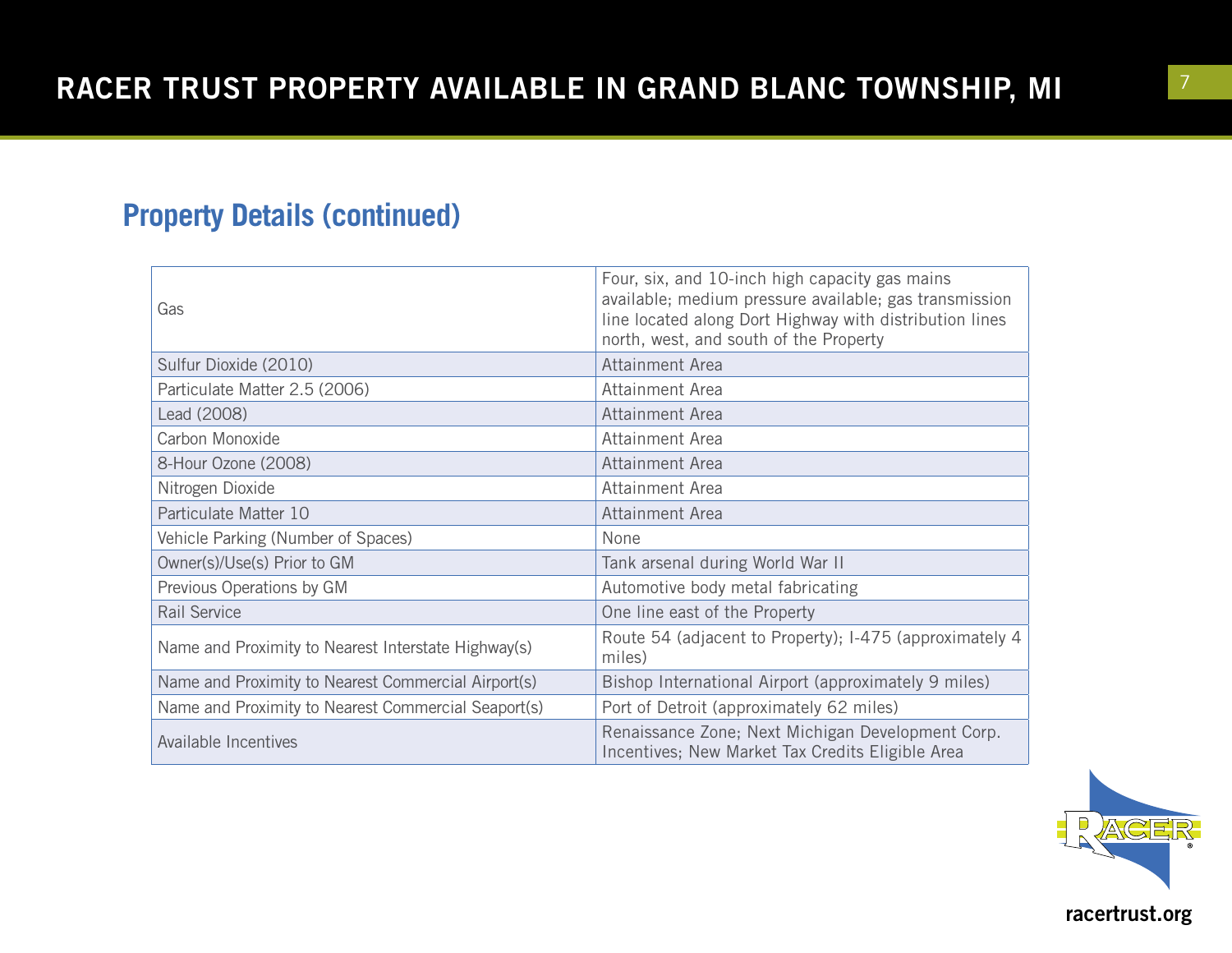### **Property Ownership and Recent History**

The Property was a portion of the GM Metal Fabricating Division (MFD) Plant. The original portion of the MFD Plant was constructed in 1942 and used as a tank arsenal. After World War II, the MFD Plant was leased by the Buick Motor Division and sold to GM in 1951. In 1995, the MFD Plant was converted into an automotive body metal fabricating facility, and currently fabricates automotive body parts as well as assembling and repairing robotic systems for automotive plants.

Drainage controls recently were installed at the Property; the Property is not paved and is vacant.

The RACER-owned Property was a former test track and later a die and miscellaneous storage area. The upper 3 to 4 feet of soil was stripped from the Property in 2009 and was used as backfill for the basement of a press area being demolished at the adjacent GM plant.

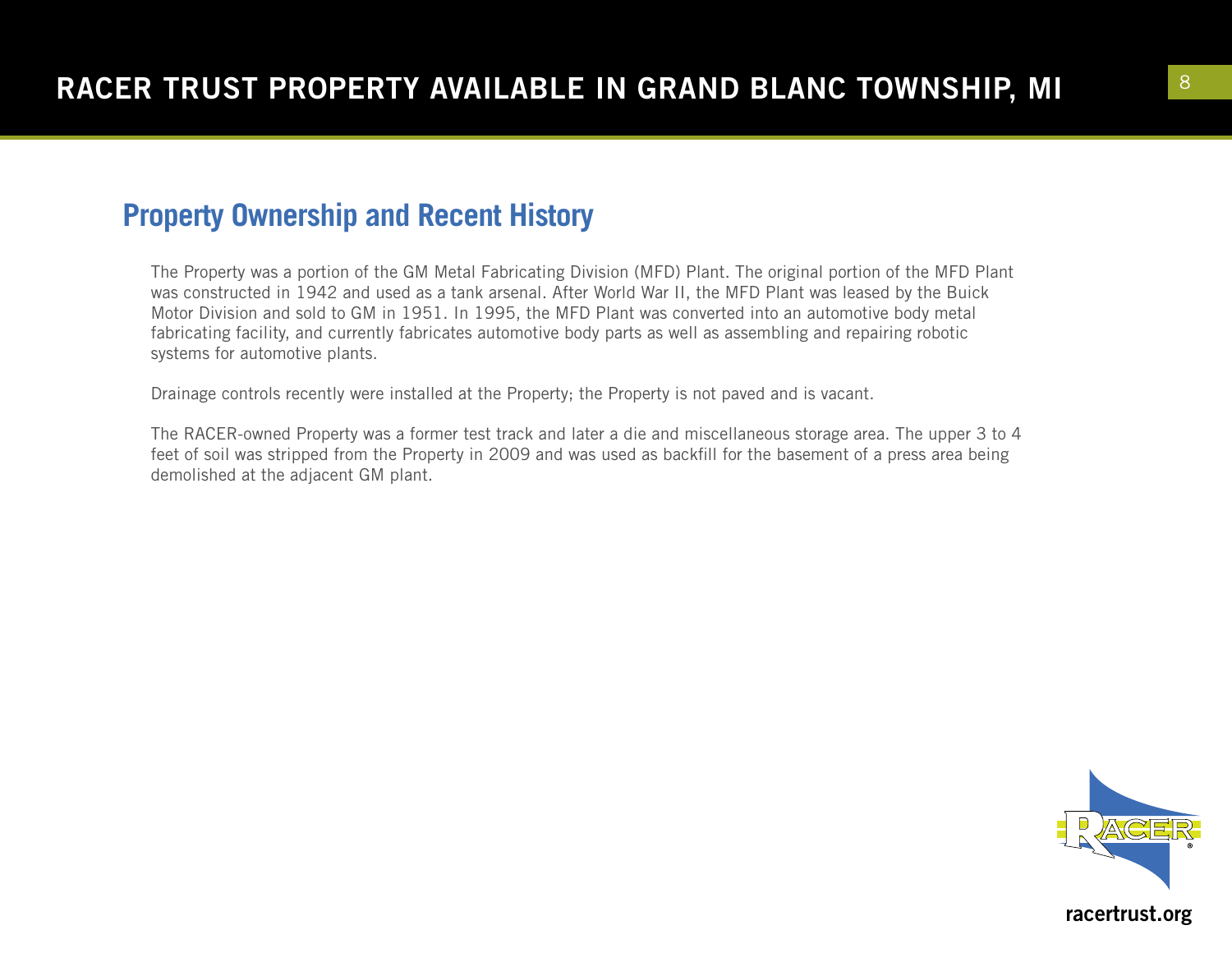### **Community Vision for Property**

*The RACER Trust was created in March 2011 by the U.S. Bankruptcy Court to clean up and position for redevelopment 89 properties and other facilities owned by the former General Motors Corp. before its 2009 bankruptcy. The Settlement Agreement establishing the Trust described the criteria that the Trust, at a minimum, must consider when selling properties. These criteria include the views of the local communities. The community has provided the following in response to RACER's request:*

### **CHARTER TOWNSHIP OF GRAND BLANC**

5371 South Saginaw Street P.O. Box 1833 Grand Blanc, MI 48480-0057 810-424-2600 Fax 810-694-2881 www.twp.grand-blanc.mi.us

Scott Bennett, Supervisor 5371 South Saginaw Street, P.O. Box 1833 Grand Blanc, MI 48480-0057 Bennett@twp.grand-blanc.mi.us (810)-424-2664

**Bruce Rasher Redevelopment Manager** Revitalizing Auto Communities Environmental Response (RACER) Trust 500 Woodward Ave. **Suite 2650** Detroit, MI 48226

![](_page_8_Picture_7.jpeg)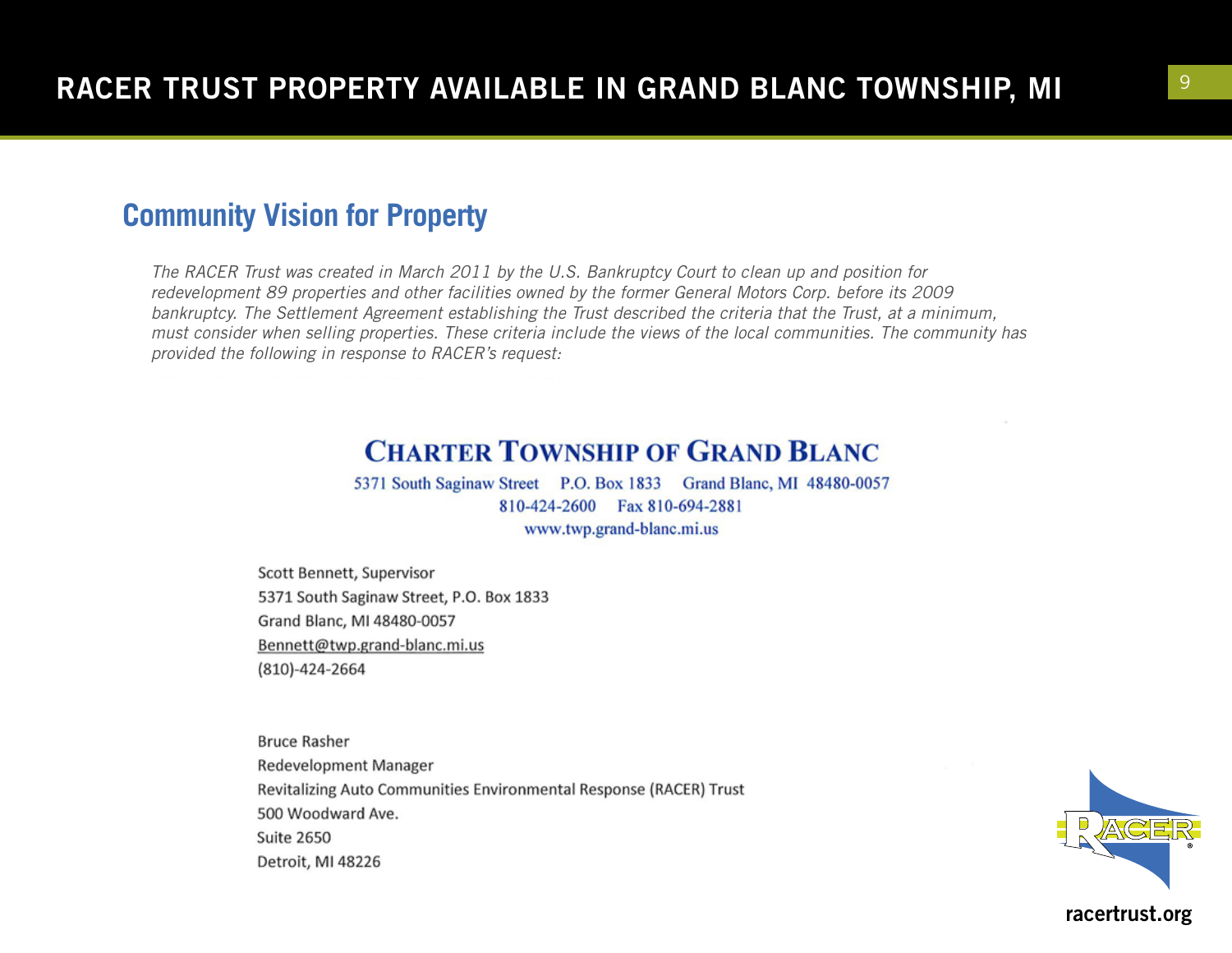### **Community Vision for Property (continued)**

Dear Mr. Rasher:

The Charter Township of Grand Blanc strongly supports RACER's redevelopment efforts at the former GM property. This property is located in a thriving residential and commercial area that has seen major investment in recent years. The redevelopment of the GM property would further contribute to the enhancement of Grand Blanc Township. We believe there are a number of potential re-uses for this property.

Grand Blanc Township offers many significant advantages - among them are our convenient location, world-class schools, well-educated residents, strong business climate, beautiful parks & trails, and growing business base.

I would be more than happy to discuss this property and its multiple opportunities with any potential investors.

Sincerely,

Scott Bennett, Supervisor **Grand Blanc Township** 

![](_page_9_Picture_9.jpeg)

Scott Bennett, Supervisor Cathy Lane, Clerk Dennis Liimatta, Township Superintendent Earl R. Guzak, Treasurer Trustees: Ken Thomas Al Mansour D. Clark Kent **Joe Massey** 

![](_page_9_Picture_11.jpeg)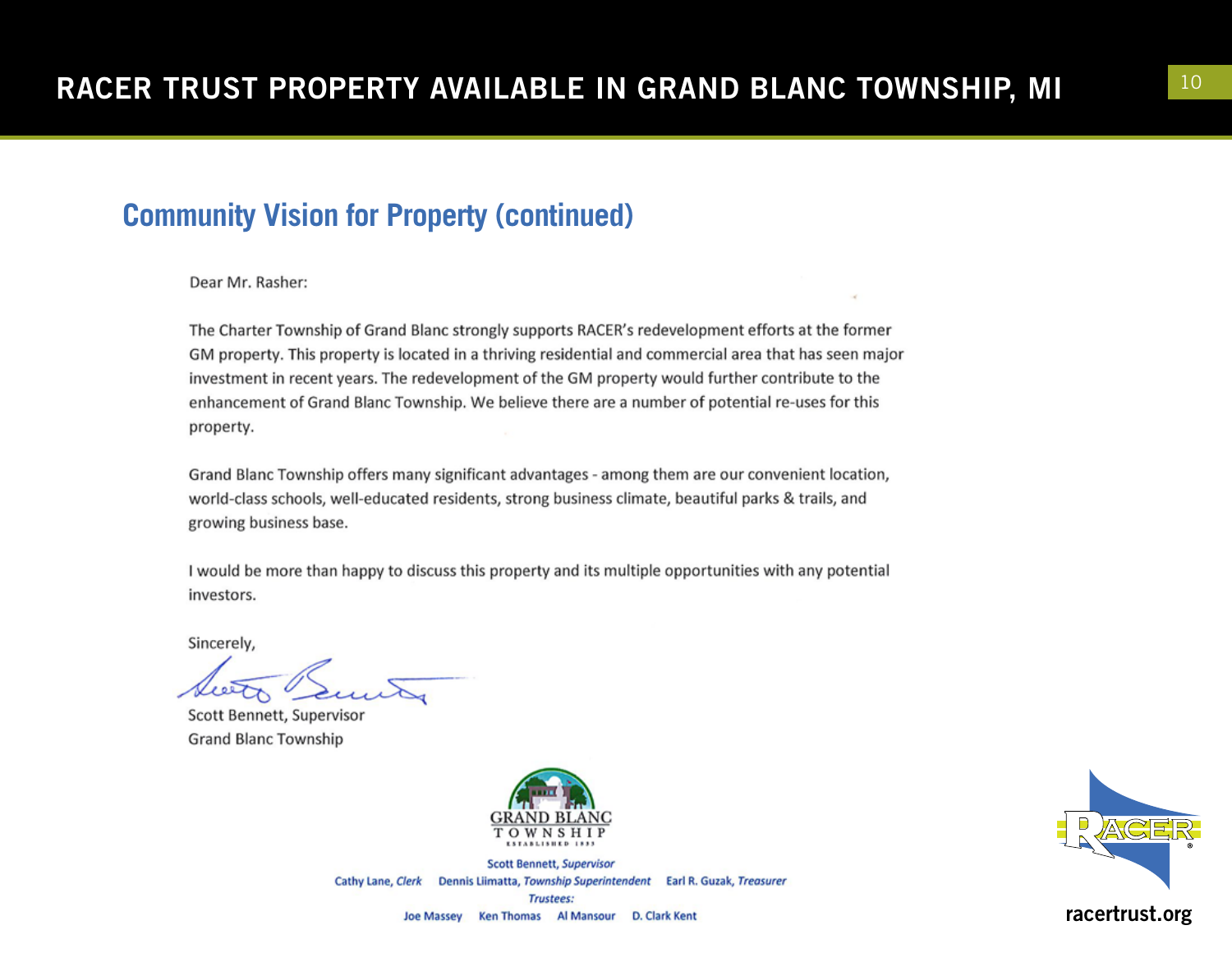### **Environmental Conditions**

RACER Trust, U.S. EPA and State regulatory authorities offer a variety of buyer protections designed to shield your investment and restrict or eliminate your liability for environmental impacts resulting from previous uses, regardless of whether these conditions were known at the time of purchase or transfer. For more information about liability protections, please visit <https://www.racertrust.org/buyers-guide>

For the latest environmental information, please visit <https://www.racertrust.org/properties/dort-highway-industrial-land>

![](_page_10_Picture_4.jpeg)

![](_page_10_Picture_5.jpeg)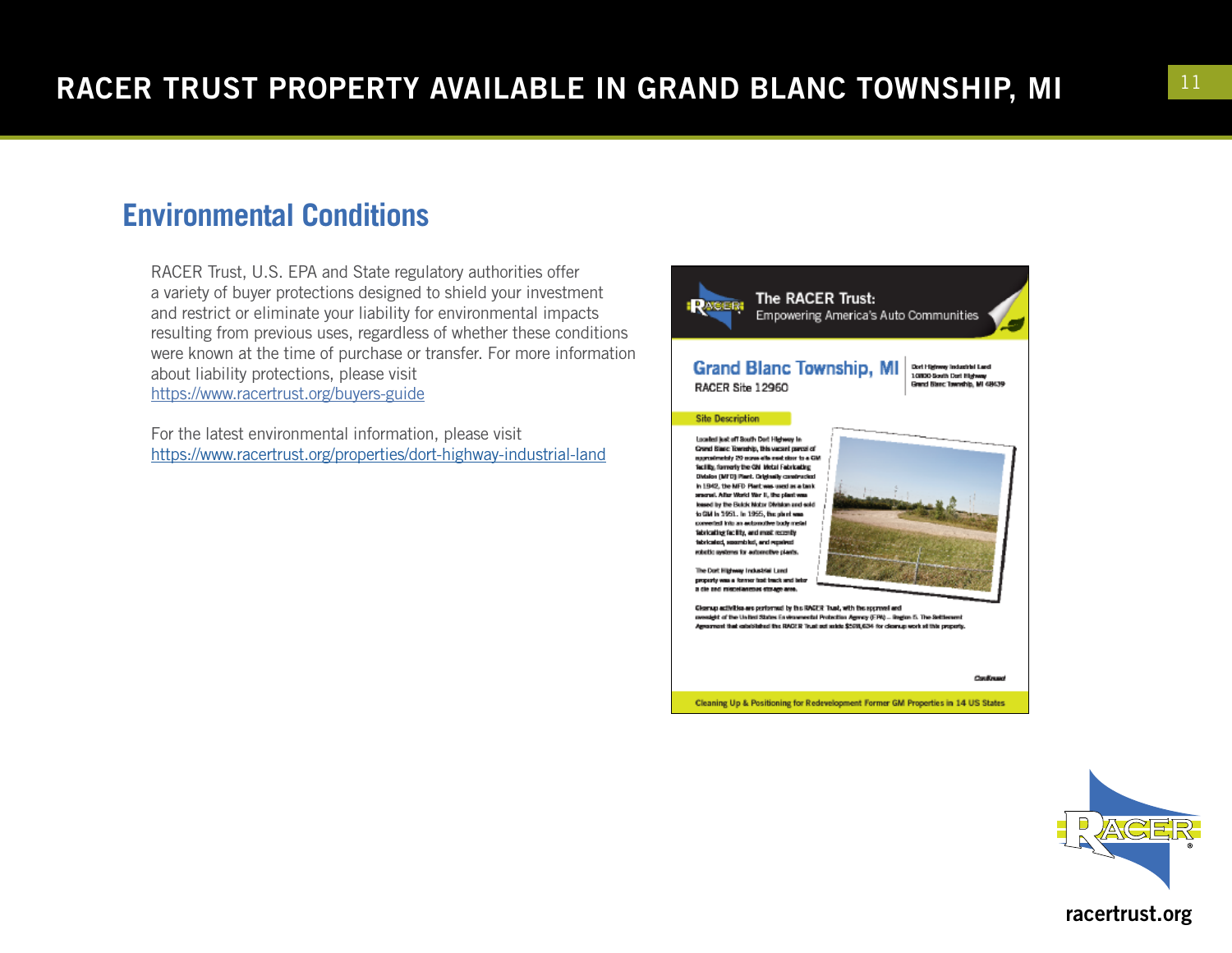# **Collateral Information: Access/Linkage**

Grand Blanc is located in southeastern Genesee County, approximately 60 miles north of Detroit and just southeast of Flint. It is roughly midway between Detroit and Lansing, the state capital.

The major thoroughfare network system includes freeways, principal arterials and minor arterials. These systems connect Genesee County with the remainder of Michigan and the nation.

I-475 is a 17-mile freeway loop that passes through the urbanized area of Flint as well as providing an alternate route for north-south travelers in Genesee County. In addition, it allows easy access to one of Flint's auto manufacturing areas. Approximately 50,000 vehicles travel the highway each day.

![](_page_11_Picture_5.jpeg)

I-75 is a major north-south thoroughfare that connects Genesee County to the recreational areas in northern Michigan and Canada and to the manufacturing and industrial complexes south of Genesee County. As many as 70,000 vehicles travel through Grand Blanc each day on I-75, which has three interchanges in Grand Blanc.

I-69 connects the Flint area with the Cities of Lapeer and Port Huron as well as the major international Blue Water Bridge crossing to Canada at Port Huron. This is the second-busiest truck crossing between Canada and the U.S, and funnels a vast majority of the truck traffic to I-69. I-69's southern terminus is at Indianapolis, though there is talk of extending the highway to the U.S.-Mexico border in Texas.

The region's central location makes it a natural transportation hub. It is home to Bishop International Airport, and Amtrak provides intercity passenger rail service through Flint on the Blue Water line from Chicago to Port Huron at the border to Canada.

CSX (www.csx.com) operates over and maintains more than 1,200 miles of track in Michigan, where in 2013 it handled more than 545,000 carloads of freight. The railroad company, which in 2013 invested more than \$20.5 million in the network in Michigan, operates an automotive distribution center in Flint, as well as major rail yards in Detroit and Grand Rapids.

![](_page_11_Picture_10.jpeg)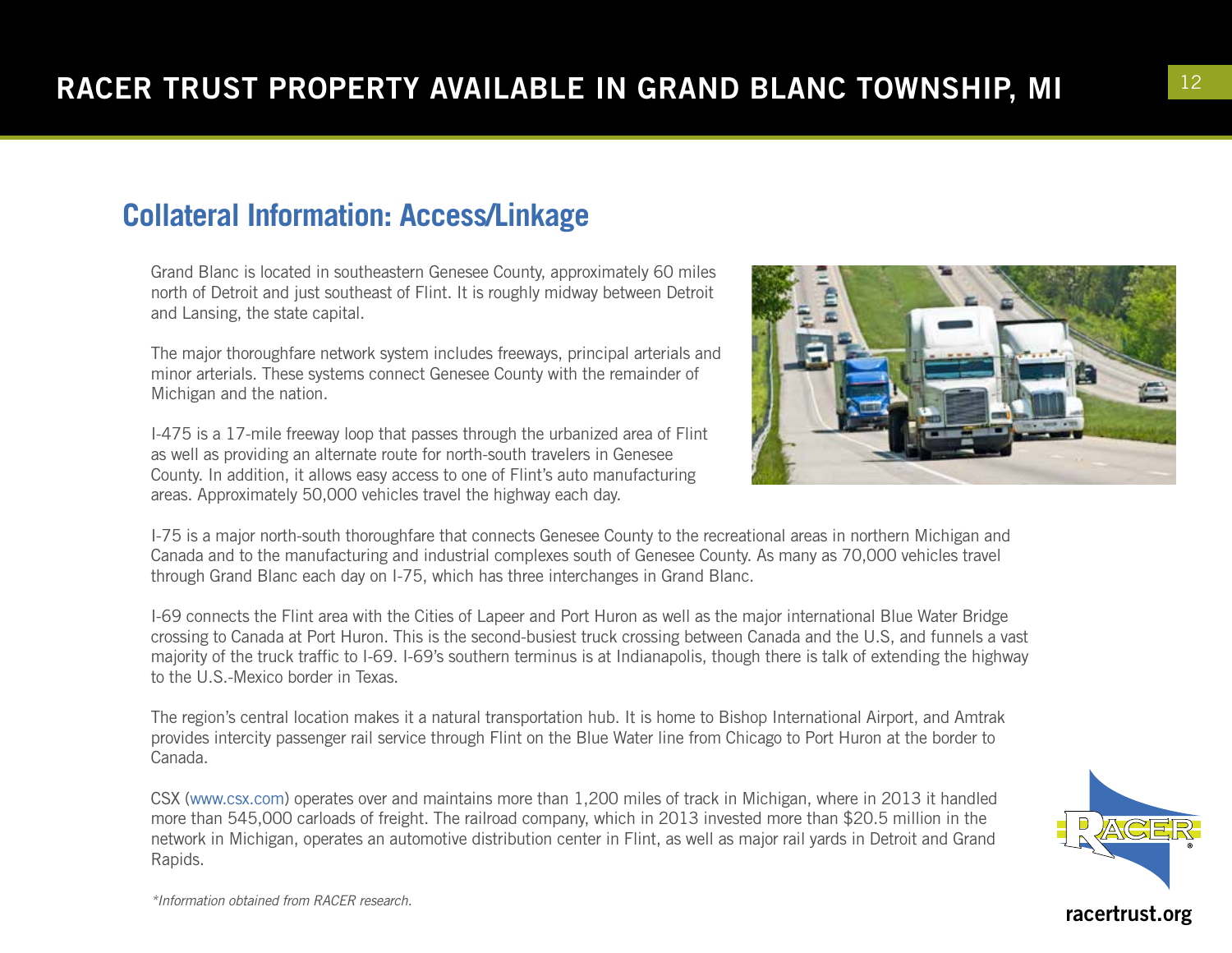## **Collateral Information: Airports**

Grand Blanc is conveniently located near Bishop International Airport, only a half-mile from the I-75/U.S. 23 and I-69 interchange in Flint. With a modern passenger terminal that was built in 1993, Bishop International is Michigan's third-busiest airport, and boasts the lowest average airfare in Michigan.

For business travelers, there is a Business Center with free Wi-Fi (available throughout the terminal), work stations, electrical outlets and copier service. Nonstop flights are available to Atlanta, Baltimore, Detroit, Chicago, Fort Myers, Fla., Las Vegas, Minneapolis, Orlando and Tampa. FedEx operates a cargohandling service at the airport.

To the south, Detroit Metropolitan Wayne County Airport is one of the busiest airports in the U.S. and among the world's largest air transportation hubs.

Detroit is the second-largest hub and primary Asian gateway for Delta, the world's largest airline. The airport also is a major base of operations for ultra-low cost carrier Spirit Airlines. Together with 13 additional passenger airlines — including three foreign flag carriers — Detroit's airlines and their regional partners offer service to more than 150 non-stop destinations around the globe.

Detroit also is one of the newest, most operationally capable and efficient airports in North America, with two new passenger terminals, 145 gates, six jet runways, and two modern Federal Inspection Services facilities for international arrivals.

More than 32 million passengers traveled through the Detroit airport in 2012, including more than 2.8 million international travelers. In addition, more than 218,000 metric tons of cargo are transferred through the airport that year.

Willow Run Airport, managed by the Wayne County Airport Authority, is located seven miles west of Detroit Metropolitan Airport. Occupying 2,600 acres, Willow Run serves cargo, corporate and general aviation clients. The airport offers four runways, 24-hour FAA Tower and U.S. Customs operations to provide ease of access for its users.

Willow Run Airport has more than 65,000 operations per year. Approximately 200 million pounds of cargo are transferred

![](_page_12_Picture_10.jpeg)

![](_page_12_Picture_11.jpeg)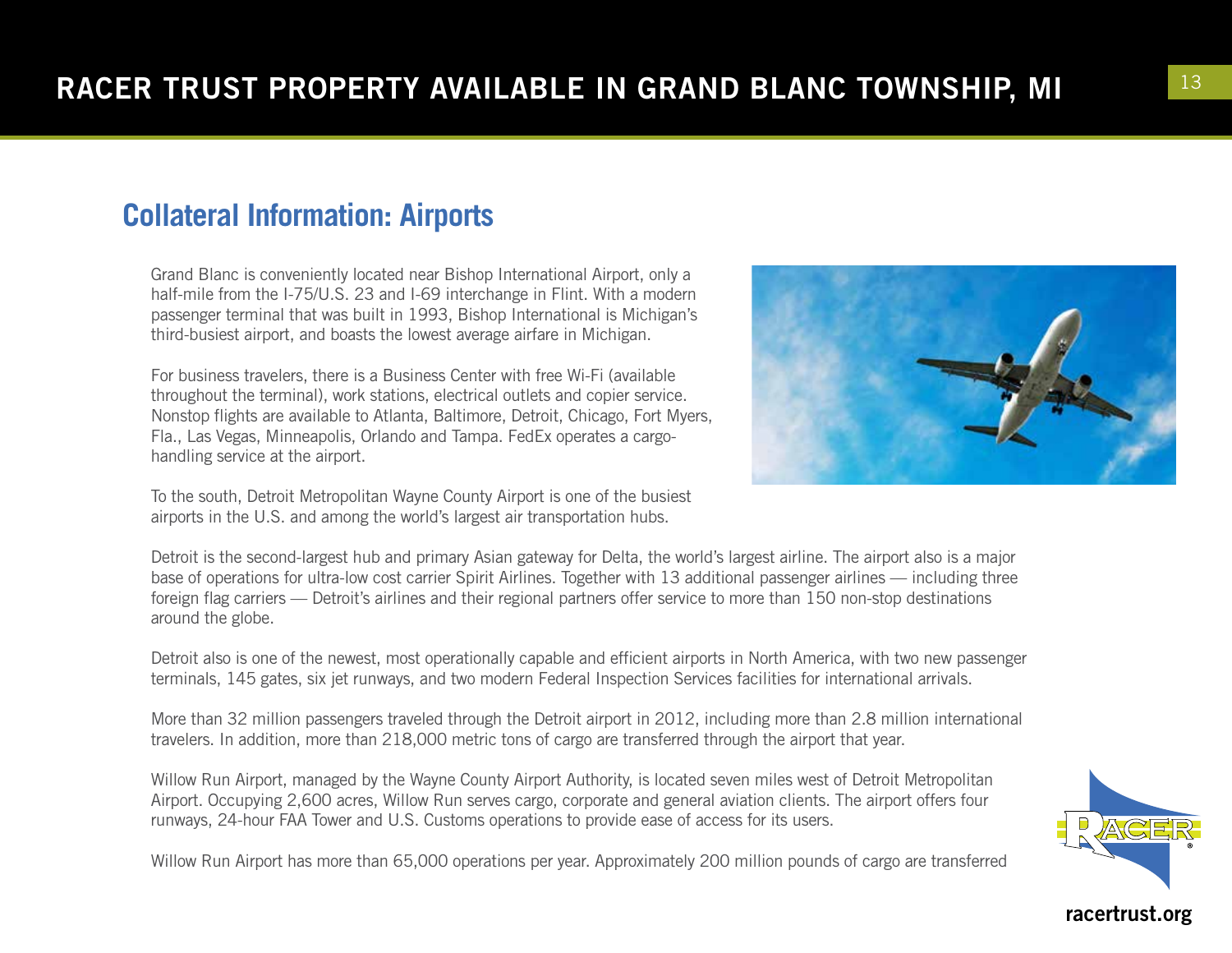## **Collateral Information: Airports (continued)**

through the airport annually, making Willow Run the fourth-largest airport in Michigan.

The airport accommodates small private planes as well as international 747 cargo jets. Cargo, corporate and general aviation users receive the advantages of a large airport and the conveniences of a small one. Along with nearby inter-modal transportation, its prime location gives easy access to major U.S. and international markets and provides ample room for growth.

Duford Field is a small, limited-use airfield in Genesee Township.

![](_page_13_Picture_5.jpeg)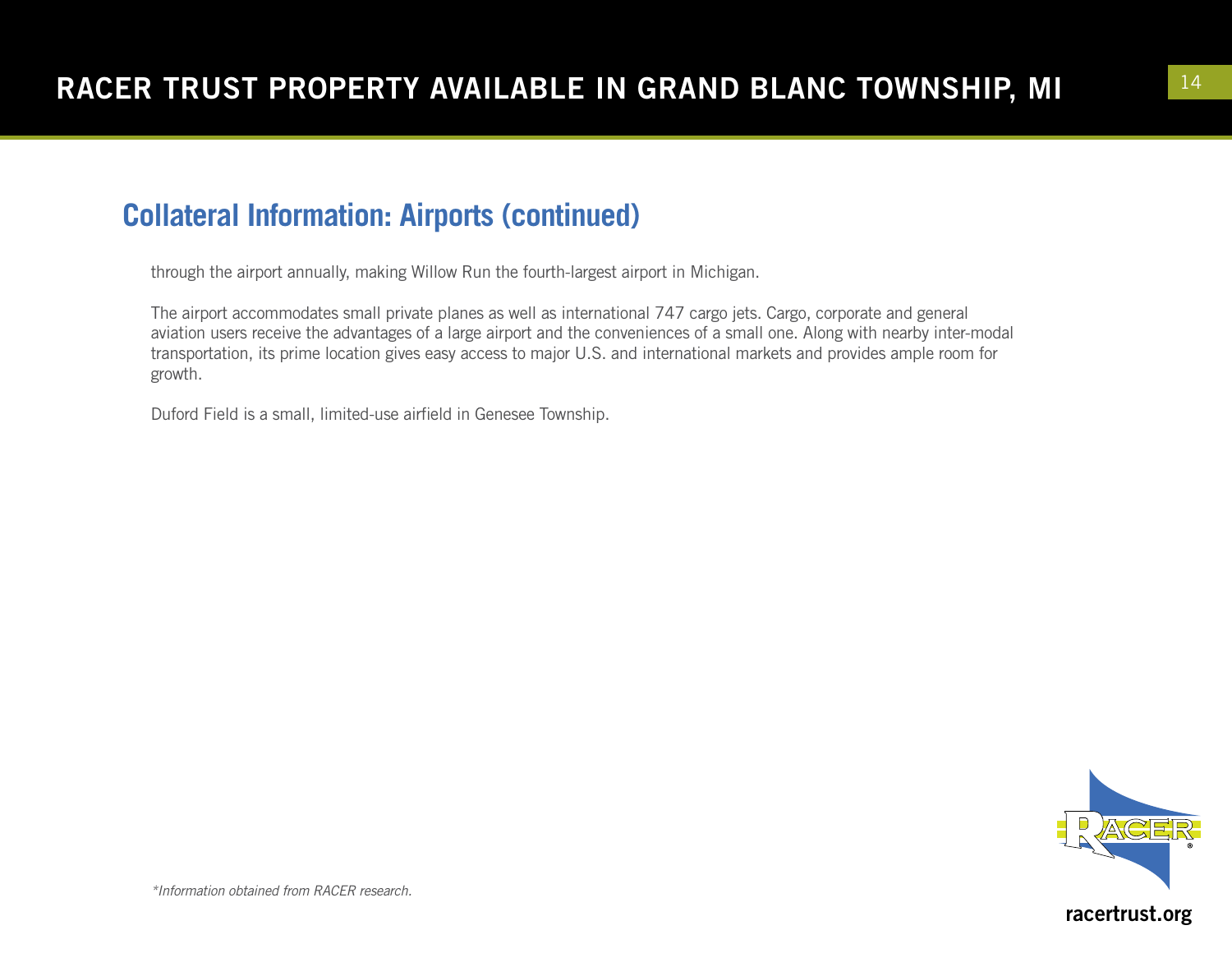## **Collateral Information: Port Facilities**

Goods can be moved overland quickly to the Port of Detroit, which offers access to the Great Lakes and overseas via the St. Lawrence Seaway.

The Port of Detroit, operated by the Detroit/Wayne County Port Authority, moves 750,000 tons of steel annually, supplying the region's automotive industry. The port has long been used to import lumber, copper and automobiles as well. Its location near the Ambassador Bridge and major interstate freeways makes the Port of Detroit accessible and efficient.

The Port of Detroit, located on the Detroit River in southwest Detroit, covers 35 acres, with docks that are approximately 2,150 feet in length and a seaway depth of 27 feet. The facility has 128,000 square feet of covered storage for rolled steel or other products.

The port includes a foreign trade zone that is administered by the Greater Detroit Foreign Trade Zone, Inc. A foreign trade zone provides competitive advantages to companies involved in international trade through deferral, reduction or elimination of U.S. Customs duties. A foreign trade zone is an area within

![](_page_14_Picture_6.jpeg)

the geographical boundary of the United States that is considered to be outside the Customs territory of the U.S. Companies may bring foreign and domestic merchandise into zones for storage, testing, relabeling, displaying, manufacturing, and for the eventual entry into U.S. commerce or for exportation from the U.S. All Customs duties and federal excise taxes are deferred while merchandise is in a zone and, in many instances, these duties or taxes can be substantially reduced or eliminated through zone use.

![](_page_14_Picture_8.jpeg)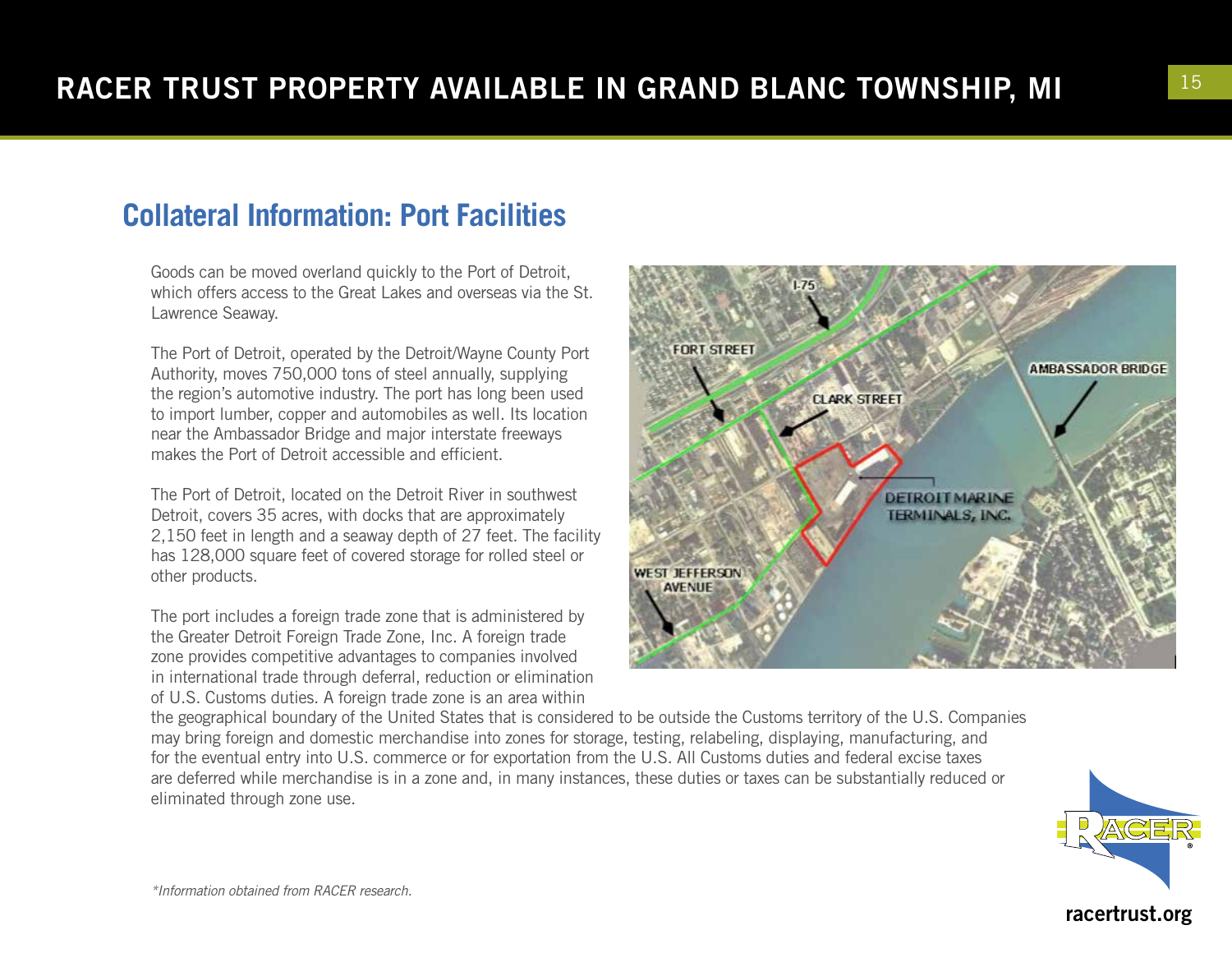## **Collateral Information: Regional Bus Service**

The Mass Transportation Authority, a public transit provider, has more than 14 fixed-service routes providing service in Grand Blanc and other areas surrounding Flint. Routes are located along major local arterials, such as North Saginaw, Franklin, South Saginaw and Fenton Road. Additionally, the MTA system provides access to downtown Flint and also to the Flint campus of the University of Michigan.

Primary route service hours are Monday-Saturday 6:30 a.m.-11:30 p.m. and Sunday 9:30 a.m.-7 p.m. The MTA does not operate buses on New Year's Day, Memorial Day, Fourth of July, Labor Day, Thanksgiving and Christmas.

Grand Blanc residents may also make use of public transport options through MTA's Your Ride service for transportation options.

![](_page_15_Picture_5.jpeg)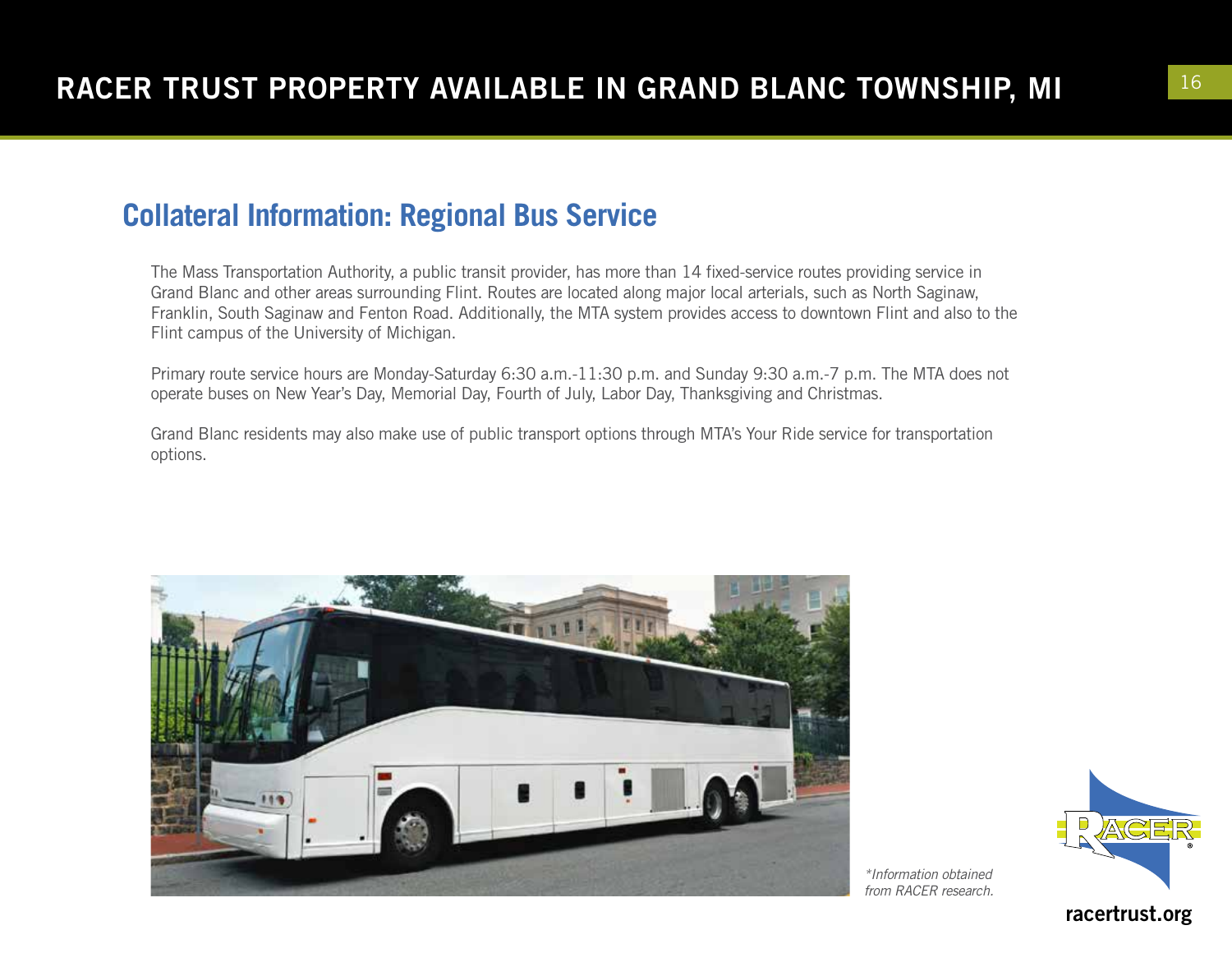### **Collateral Information: Utilities and Natural Gas**

Consumers Energy, headquartered in Jackson, Mich., provides natural gas and electricity to more than 6 million of Michigan's 10 million residents and serves customers in all 68 of the state's Lower Peninsula counties.

Consumers Energy works with local businesses and potential investors to make it easier and more efficient to do business. From energy efficiency solutions to e-business to economic development, Consumers Energy has the resources to help.

Grand Blanc Township owns and maintains its own water system. Customers of the public water system receive water purchased from the city of Detroit through Genesee County Water and Waste.

![](_page_16_Picture_5.jpeg)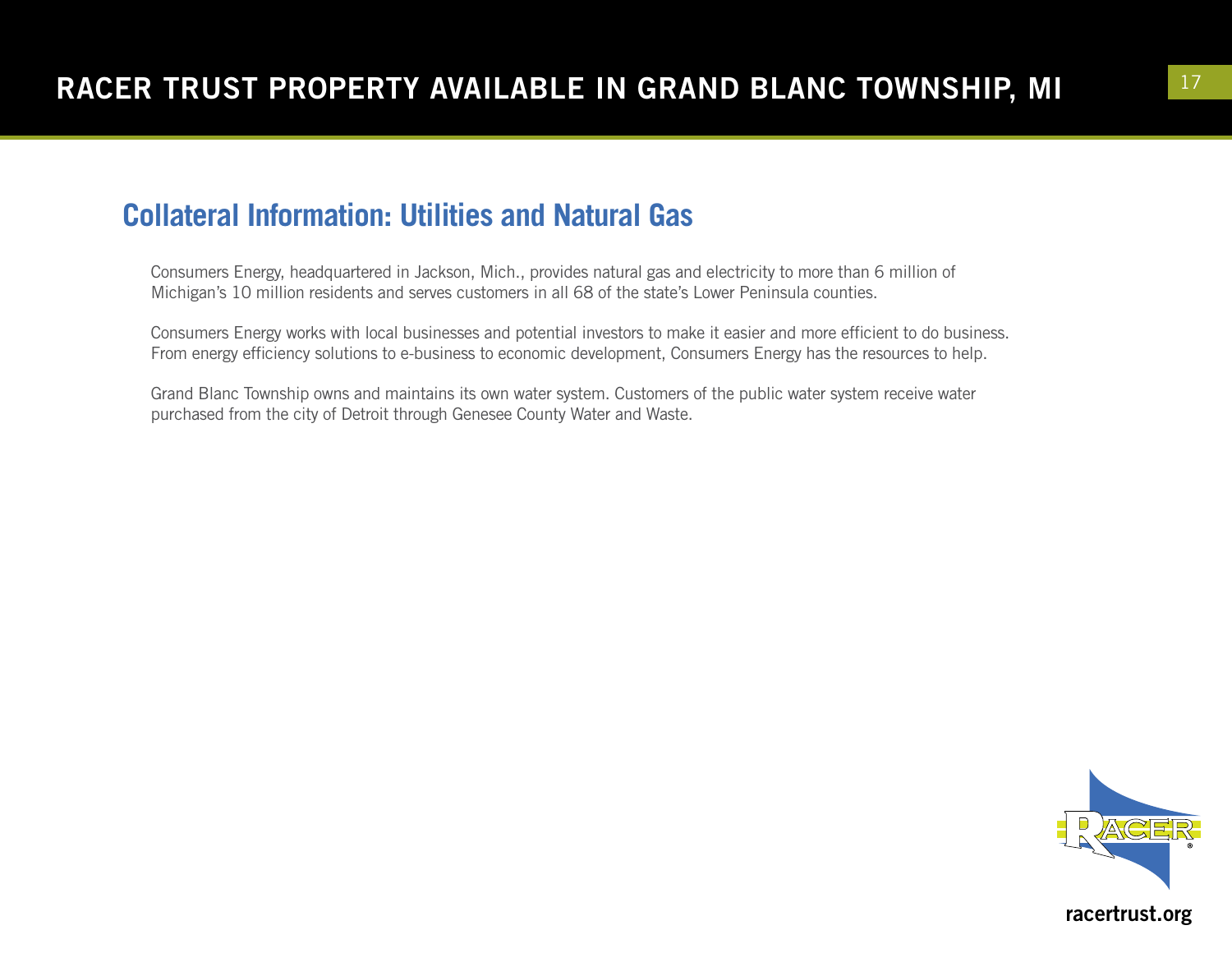### **Collateral Information: Zoning and Business Assistance**

Zoning is I-2, General Industrial.

The Property is located within the boundaries of Foreign Trade Zone 140. A FTZ provides competitive advantages to companies involved in international trade through deferral, reduction or elimination of U.S. Customs duties. Potential buyers interested in applying for FTZ status should contact the FTZ 140 grantee, Flint and Genesee Chamber of Commerce, at 810-600-1429.

Flint-Genesee Chamber of Commerce offers business services and expertise for companies expanding in Flint-Genesee County, established local businesses and entrepreneurs building start-ups. The chamber is dedicated to strengthening the businesses and economy of the community by welcoming and supporting new business and ensuring that local business owners have the tools and knowledge to stay competitive.

Through effective partnerships with multiple organizations and support from municipal, business and foundation funds, the chamber is able to offer many of these services at no cost:

- Assisting in diversification and expansion into new sectors
- Obtaining government contracts
- Streamlining processes and reducing waste
- Providing consulting and training sessions
- Conducting site searches
- Incentive assistance and negotiation
- Accessing workforce hiring and training support
- Consulting and project management assistance
- Business attraction

![](_page_17_Picture_15.jpeg)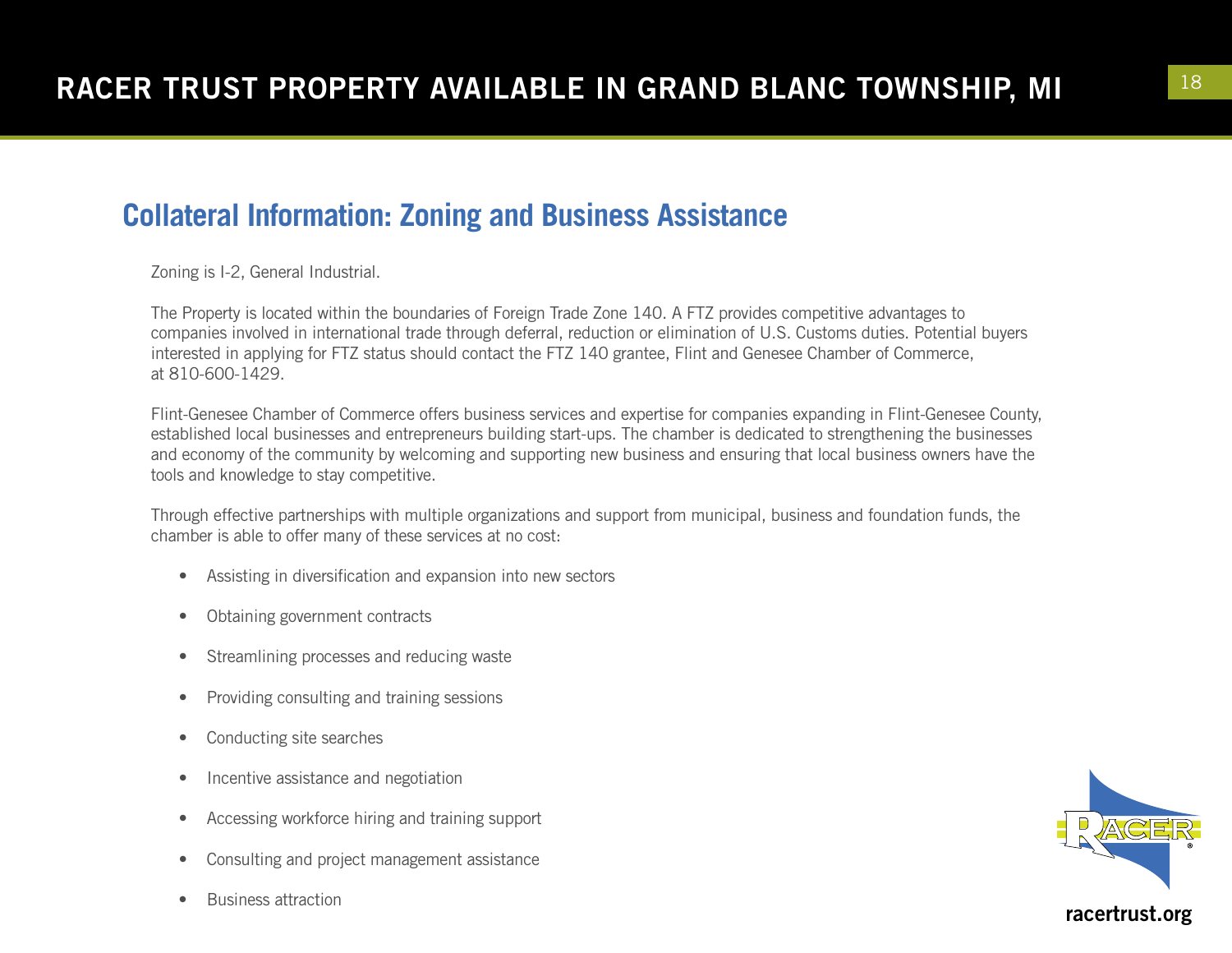### **Collateral Information: Zoning and Business Assistance (continued)**

The Brownfields Economic Development Initiative is a key competitive grant program that the U.S. Department of Housing and Urban Development administers to stimulate and promote economic and community development. BEDI is designed to assist cities with the redevelopment of abandoned, idled and underused industrial and commercial facilities where expansion and redevelopment is burdened by real or potential environmental contamination.

BEDI grant funds are primarily targeted for use with a particular emphasis upon the redevelopment of brownfields sites in economic development projects and the increase of economic opportunities for low-and moderate-income persons as part of the creation or retention of businesses, jobs and increases in the local tax base.

BEDI funds are used as the stimulus for local governments and private-sector parties to commence redevelopment or continue phased redevelopment efforts on brownfields sites where either potential or actual environmental conditions are known and redevelopment plans exist. HUD emphasizes the use of BEDI and Section 108 Loan Guarantee funds to finance projects and activities that will provide near-term results and demonstrable economic benefits.

The Michigan Economic Development Corporation assists thousands of Michigan businesses each year. Whether it's a new venture, expansion, relocation or even a concern with another agency of state government, the MEDC can help. The MEDC can supply customized economic development services to help companies and communities — both large and small — find success in a very competitive global economy.

The MEDC's experienced staff helps businesses in the areas of information on Michigan's key industries; site development services; business financing and incentives; labor information; permit assistance; and environmental assistance.

![](_page_18_Picture_7.jpeg)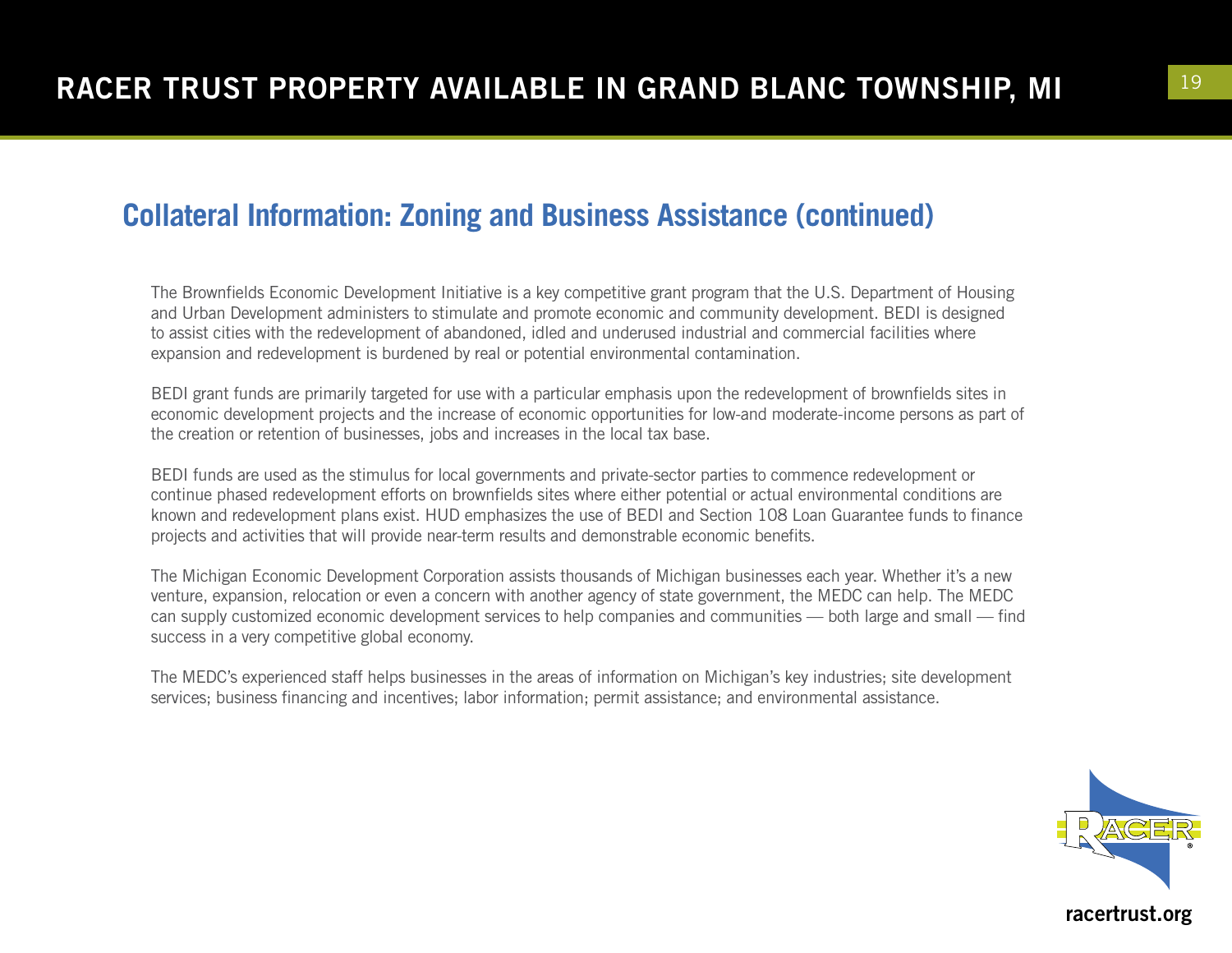## **Collateral Information: Small Business Centers**

I-69 Trade Corridor Small Business Development Center at Kettering University (http://sbdcmichigan.org/i-69-trade-corridor/).

![](_page_19_Picture_3.jpeg)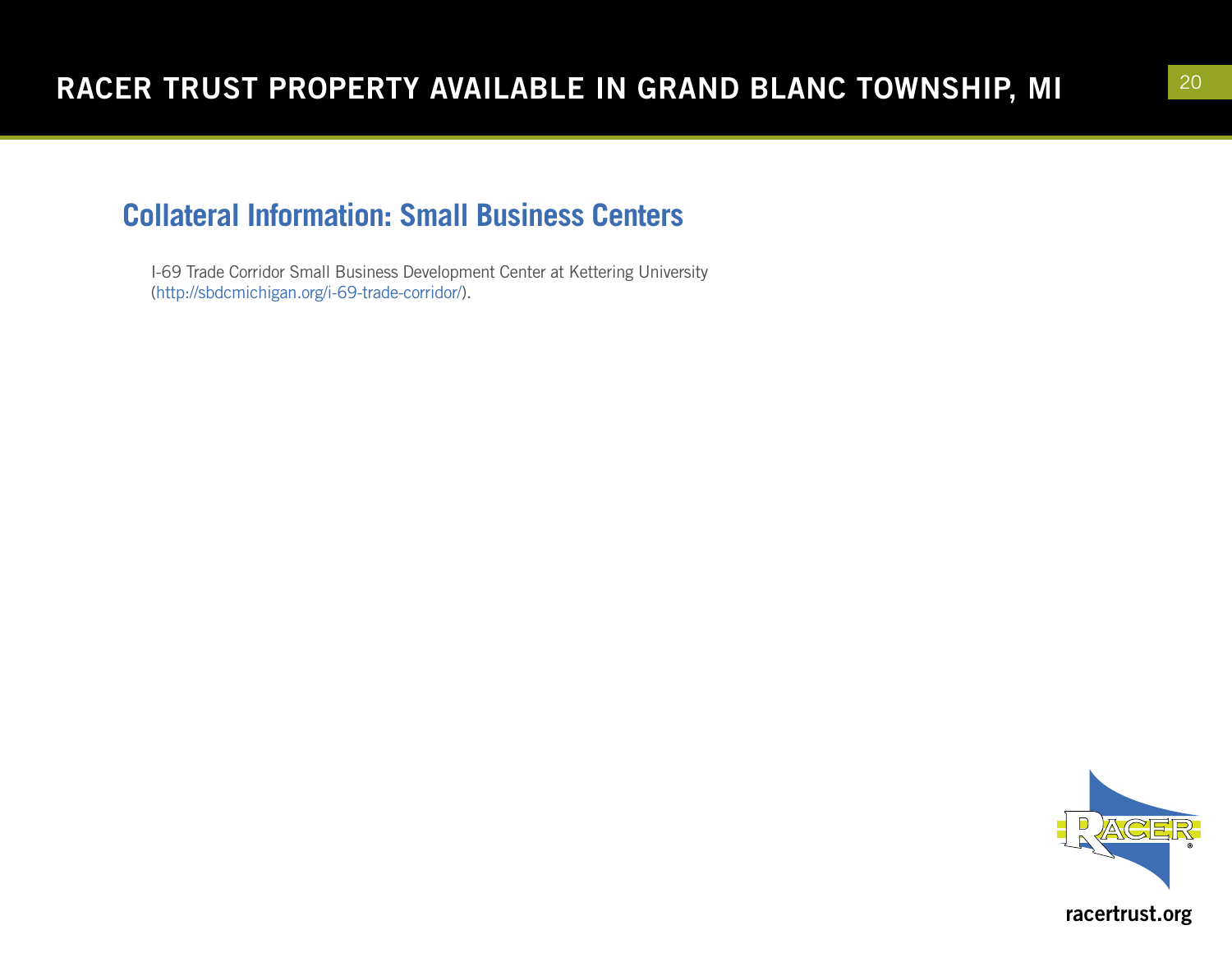The State of Michigan offers a variety of financial programs and incentives to assist businesses seeking to build or expand in the state. Fact sheets and other details about each of the following can be found on the Michigan Economic Development Corporation website.

#### • Agribusiness Financing Programs

The Michigan Department of Agriculture & Rural Development (MDARD), in partnership with the MEDC, offers multiple programs to help support the financing and growth of agricultural businesses in Michigan.

#### • Border County Incentives

Eligible new warehouse, distribution, or logistics facilities that locate in a county that borders another state or Canada may qualify for tax incentives.

#### • Brownfield Redevelopment Authority (P.A. 381)

The creation of a Brownfield Redevelopment Authority allows local decision-making in the various aspects of Brownfield redevelopment.

#### • Business Improvement District / Principal Shopping District / Business Improvement Zone (BID/PSD/BIZ)

Cities, villages and urban townships may create a Business Improvement District (BID) or a Principal Shopping District (PSD) to promote economic development within a defined area. A BID/PSD allows a municipality to collect revenue, levy special assessments and issue bonds in order to address maintenance, security and operation of that district. A Business Improvement Zone (BIZ) may levy special assessments to finance activities and projects outlined within a zone plan for a period of 10 years.

![](_page_20_Picture_11.jpeg)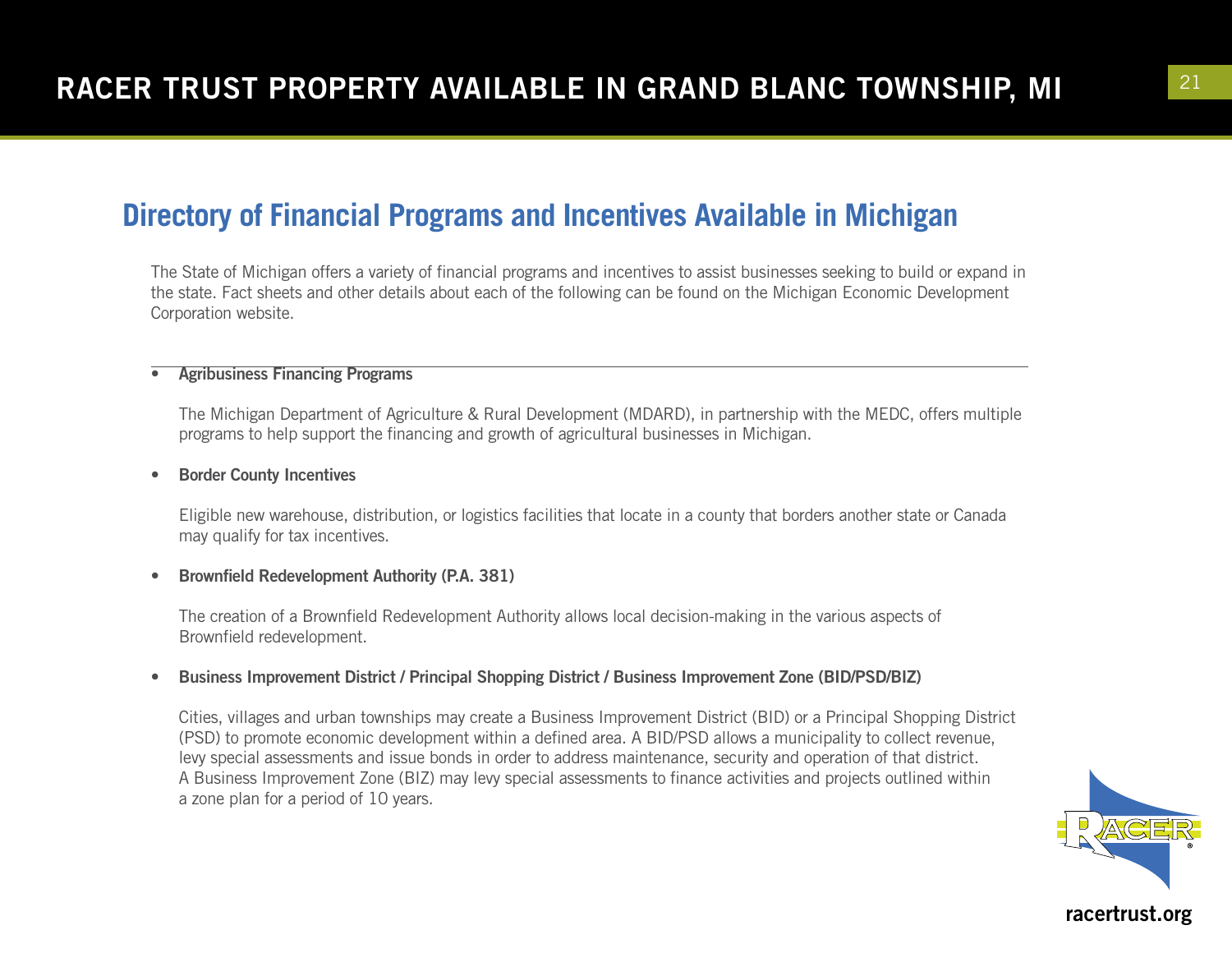### • Capital Access Program

The Capital Access Program, or CAP, is an innovative loan program available to assist businesses with capital needs. The maximum loan amount is \$5 million.

#### • Commercial Redevelopment Act (P.A. 255)

This program encourages the replacement, restoration and new construction of eligible commercial property by abating the property taxes generated from new investment for a period up to 12 years.

#### • Commercial Rehabilitation Act (P.A. 210)

This program encourages rehabilitation of eligible commercial property 15 years or older by abating the property taxes generated from new investment for a period up to 10 years. The primary purpose of the facility must be for operation of a commercial business enterprise or multifamily residential use.

#### • Community Development Block Grant (CDBG) Program Business Development Initiatives

CDBG is a federal grant program funded by the U.S. Department of Housing and Urban Development (HUD). Funds are used to provide grants to eligible counties, cities, villages and townships, usually with populations under 50,000, for economic development, community development and housing projects.

#### • Community Development Block Grant (CDBG) Program Community Development Initiatives

The Michigan Strategic Fund (MSF), in cooperation with the MEDC, administers the economic and community development portions of the CDBG program. CDBG is a federal grant program utilizing funds received from the U.S. Department of Housing and Urban Development (HUD). This fact sheet provides a broad overview of the community development portions of the program that the MEDC administers, including Blight Elimination, Façade Improvements, Downtown Public Infrastructure and Signature Building Acquisition.

![](_page_21_Picture_12.jpeg)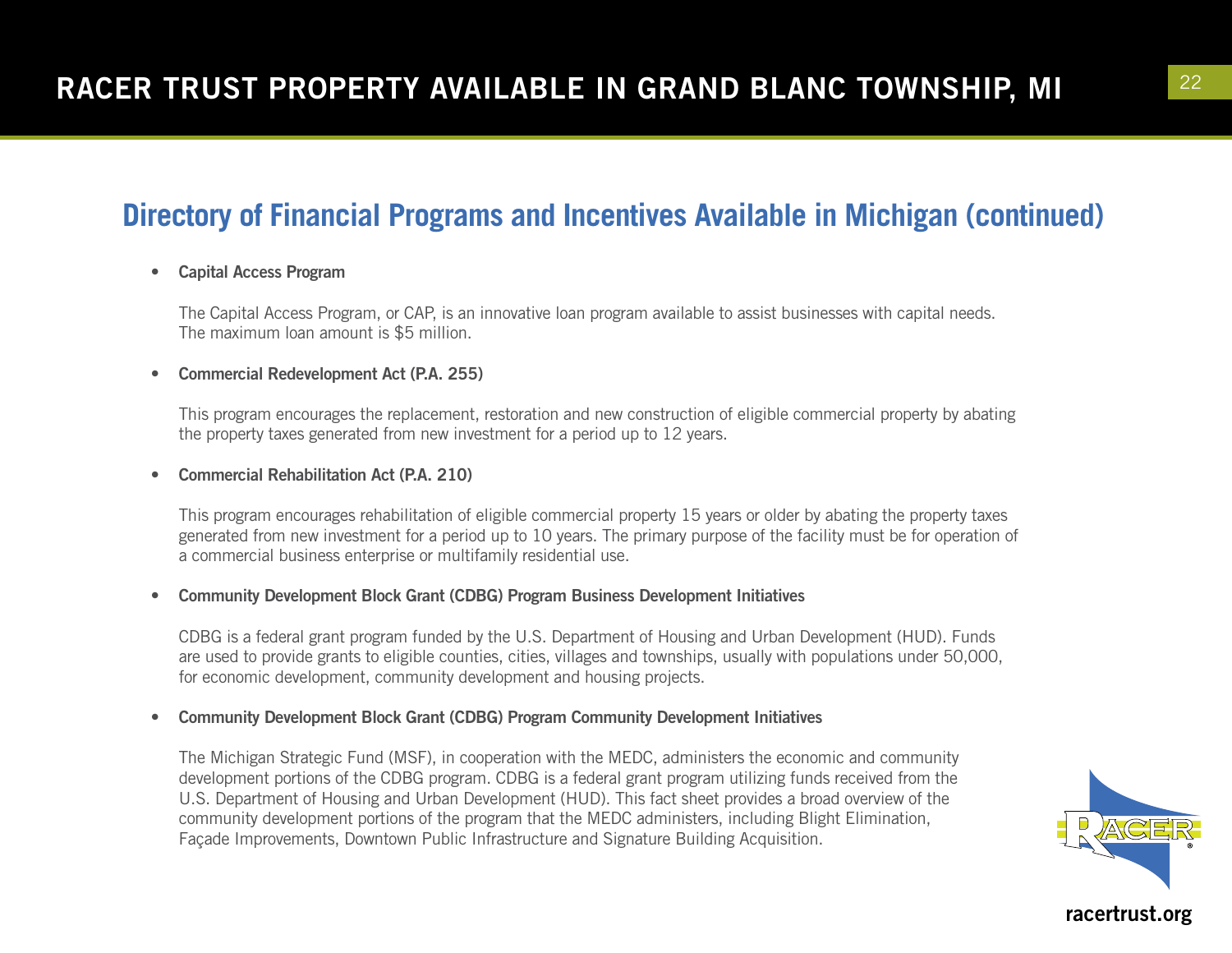#### • Community Development Block Grant Revolving Loan Fund (RLF)

The Revolving Loan Fund (RLF) portion of Michigan's CDBG Program has a specific focus: lending to small businesses that are unable to secure competitive financing traditionally, but will meet a national objective of the CDBG Program. The program provides funds through either existing RLFs based within a specific Unit of General Local Government (UGLG) or through newly established Regional RLFs.

#### • Community Ventures

An economic development initiative that promotes employment and social enterprise. The mission of CV is to alleviate poverty and promote safe and vibrant communities.

#### • Corridor Improvement Authority (P.A. 280)

The Corridor Improvement Authority assists communities with funding improvements in commercial corridors outside of their main commercial or downtown areas.

#### • Emerging Technologies Fund (ETF)

The Michigan Emerging Technologies Fund (ETF) expands funding opportunities for eligible Michigan technology-based small businesses in the federal innovation research and development arena.

#### • Geographic Renaissance Zones

Geographic Renaissance Zones are regions of the state designated as virtually tax free for any business or resident presently in or moving to a zone. The zones were designed to provide selected communities with a market-based incentive of no state or local taxes to encourage new jobs and investment.

![](_page_22_Picture_12.jpeg)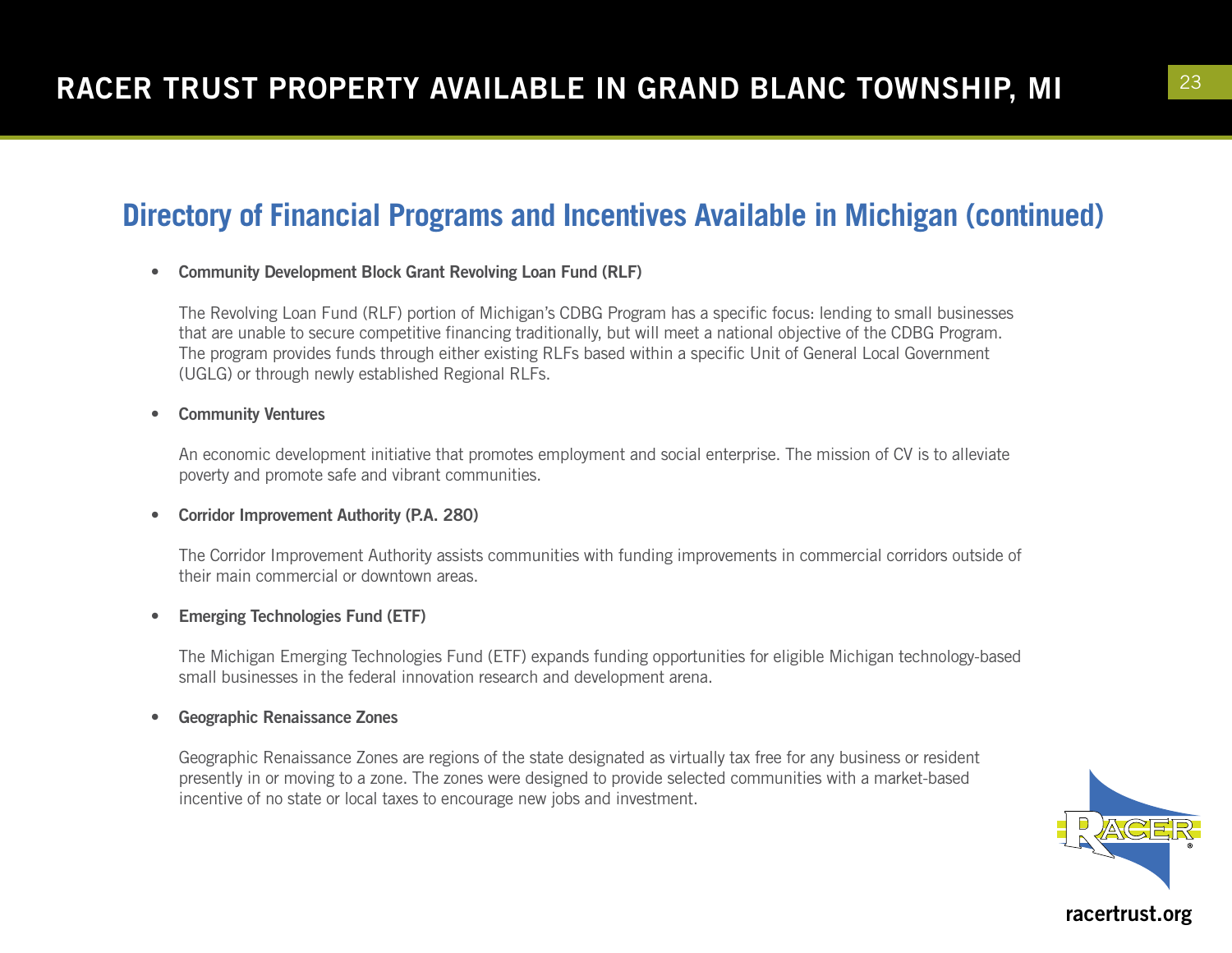### • Historic Neighborhood Tax Increment Financing Authority (HNTIF)

A Historic Neighborhood Tax Increment Financing Authority may be established to fund residential and economic growth in local historic districts. An authority may also issue bonds to finance these improvements.

#### • Industrial Property Tax Abatement (P.A. 198)

Industrial property tax abatements provide incentives for eligible businesses to make new investment in Michigan. These abatements encourage Michigan manufacturers to build new plants, expand existing plants, renovate aging plants, or add new machinery and equipment. High-technology operations also are eligible for the abatement.

#### • Local Development Financing Act (LDFA) (P.A. 281)

The Local Development Financing Act allows a city, village or urban township to utilize tax increment financing to fund public infrastructure improvements — such as sewer and water lines, and roads — to promote economic growth and job creation.

#### • Michigan Business Development Program

The Michigan Business Development Program is a new incentive program available from the Michigan Strategic Fund (MSF), in cooperation with the Michigan Economic Development Corporation (MEDC). The program is designed to provide grants, loans or other economic assistance to businesses for highly competitive projects in Michigan that create jobs and/or provide investment.

#### • Michigan Collateral Support Program

The Michigan Collateral Support Program supplies cash collateral accounts to lending institutions to enhance the collateral coverage of borrowers. To be eligible, the company must fall under the definition of a firm that may be eligible for a Michigan Economic Growth Authority tax credit.

![](_page_23_Picture_12.jpeg)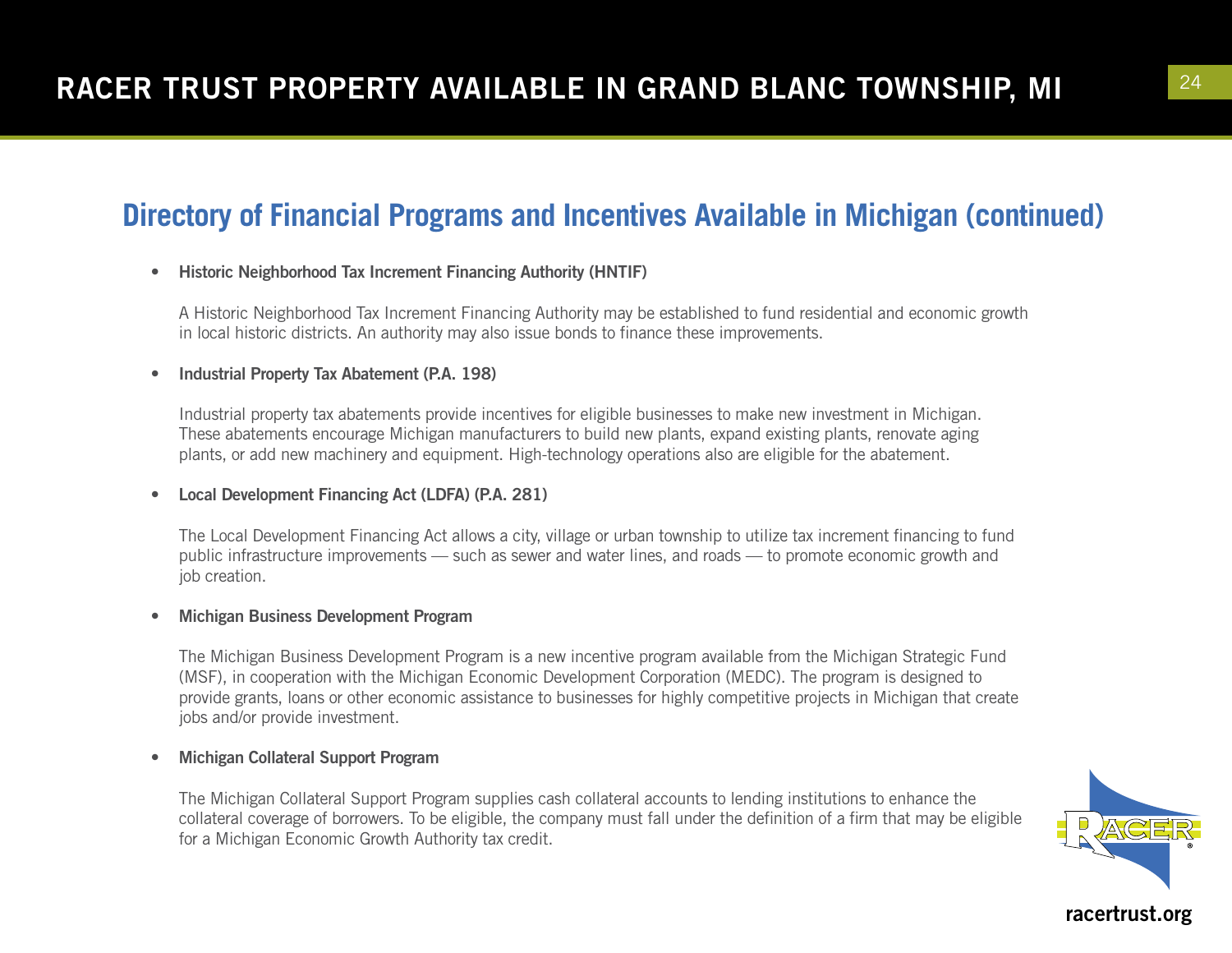#### • Michigan Community Revitalization Program

The Michigan Community Revitalization Program (CRProgram) is a new incentive program available from the Michigan Strategic Fund (MSF), in cooperation with the Michigan Economic Development Corporation (MEDC), designed to promote community revitalization that will accelerate private investment in areas of historical declining values, contribute to Michigan's reinvention as a vital, job generating state, foster redevelopment of functionally obsolete or historic properties, reduce blight and protect natural resources of the state. The program is designed to provide grants, loans, or other economic assistance for eligible investment projects in Michigan. Generally, no funds will be disbursed until the project is verified as complete.

#### • Michigan Corporate Income Tax

A 6% Michigan Corporate Income Tax (CIT) applies to C corporations and any entity that elects to be taxed as a C Corporation. Income is apportioned based 100% on the sales factor. Corporations with less than \$350,000 of apportioned gross receipts or less than \$100 in liability will not be required to file or pay the CIT.

#### • Michigan Defense Center (formerly known as the Defense Contract Coordination Center or DC3)

The Michigan Defense Center (MDC) provides resources and guidance to Michigan-based businesses to secure defense contracting opportunities to create jobs and increase Michigan's share of defense business.

#### • Michigan Loan Participation Program

The Michigan Loan Participation Program participates with lenders to finance diversification projects when faced with eligible borrower companies whose projected cash flows are considered speculative by the lender.

#### • Michigan Manufacturing Technology Center (MMTC)

MMTC offers direct technical assistance to small- and medium-sized manufacturers and food processors to connect them to the best manufacturing practices and technologies available. Services are delivered through regional affiliates.

![](_page_24_Picture_12.jpeg)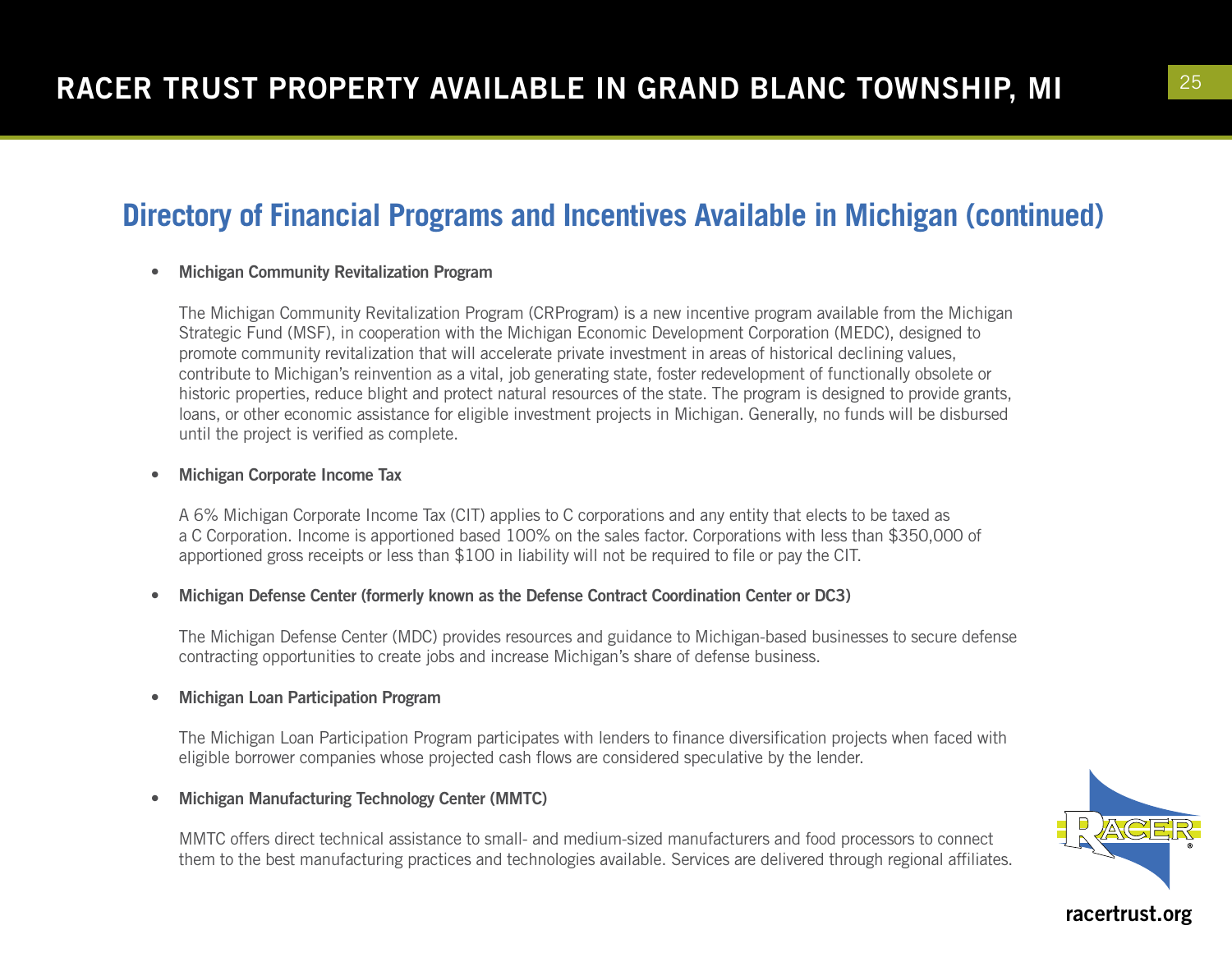### • Michigan Personal Property Tax Reform

Beginning in 2014, Personal Property Tax (PPT) was phased out for most businesses, substantially reducing compliance and administrative costs for businesses. This reform will be especially attractive to manufacturers who rely on expensive capital investments in tools and other equipment.

#### • Neighborhood Enterprise Zone

The Neighborhood Enterprise Zone Program provides a tax incentive for the development and rehabilitation of residential housing in communities where it may not otherwise occur.

#### • Neighborhood Improvement Authority

A Neighborhood Improvement Authority (NIA) may be established, and may use its funds for residential and economic growth in residential neighborhoods. An authority may also issue bonds to finance these improvements.

#### • Next Michigan Development Act

Established by PA 275 of 2010, the Act is to encourage the creation of Next Michigan Development Corporations (NMDC) to foster economic opportunities in the Michigan. As of March 2015, there were five active NMDCs that can grant incentives to new and expanding businesses in Michigan.

#### • Obsolete Property Rehabilitation Act (OPRA)

Obsolete Property Rehabilitation Act provides for a tax incentive to encourage the redevelopment of obsolete buildings that are contaminated, blighted or functionally obsolete. The goal is to rehabilitate older buildings into vibrant commercial and mixed-use projects.

![](_page_25_Picture_12.jpeg)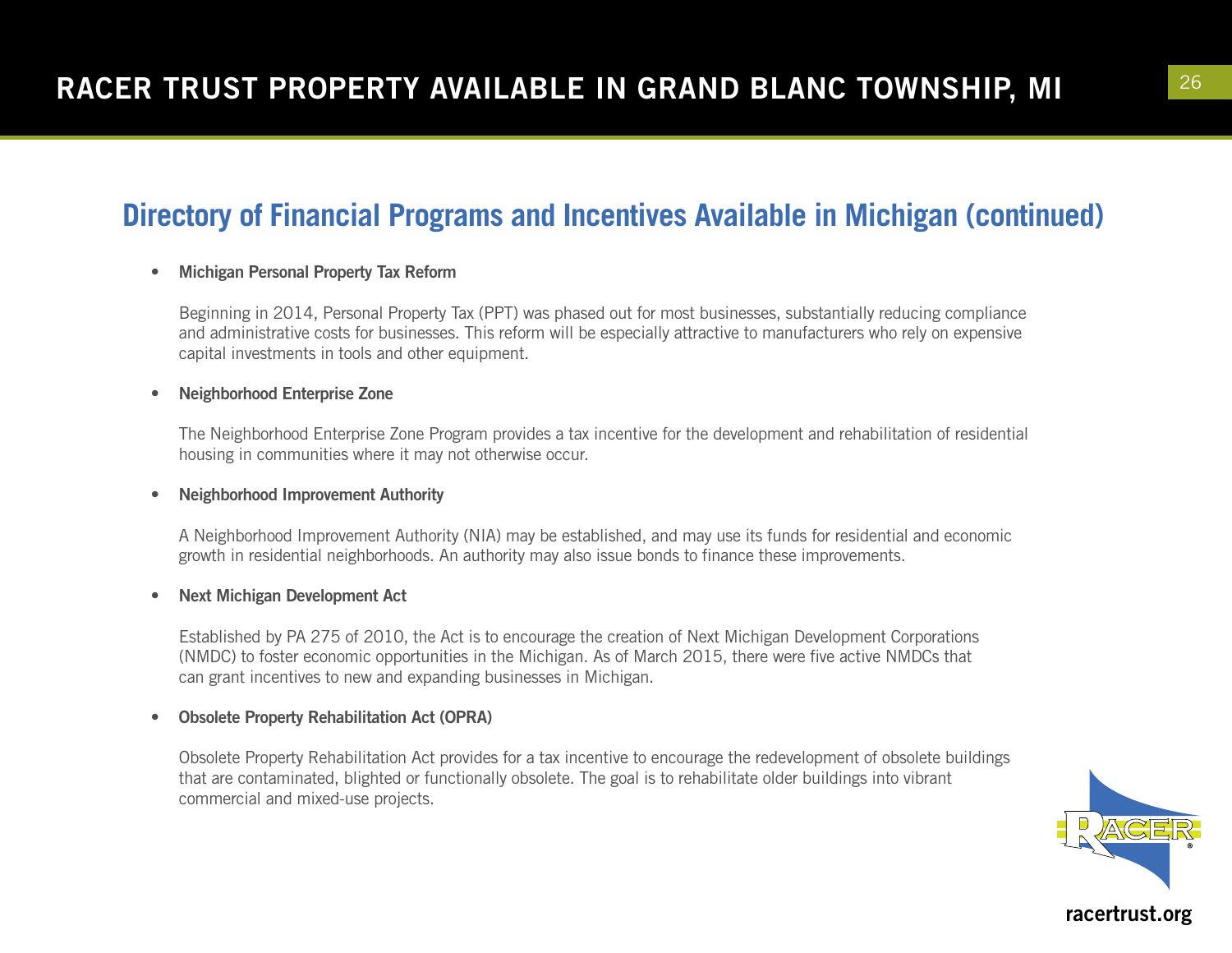### • Personal Property Tax Relief in Distressed Communities (P.A. 328)

Personal Property Tax Relief in Distressed Communities allows distressed communities, county seats and certain border county communities to abate personal property taxes on new investments made by eligible businesses.

#### • Private Activity Bond Program (former IRDB)

Similar to public financing for revenue-generating projects; the governmental unit borrows money from private capital markets, secured only by the project's revenues rather than the government's full faith and credit. Interest income earned on bonds is tax-exempt, thereby reducing the cost of capital.

#### • Pure Michigan Business Connect - Program Overview

Michigan Business Connect is a public-private initiative developed by the MEDC that introduces Michigan companies to growth opportunities. Companies receive business assistance at little to no cost; access to a new business-to-business (B2B) network; and find new customers while also leveraging procurement resources to enhance their supply chains.

#### • State Essential Services Assessment Exemption and Alternative State Essential Services Incentive Programs (SESA)

Projects located in Eligible Distressed Areas (EDAs) that result in \$25 million or more of qualifying investments in eligible manufacturing personal property may be considered for a State Essential Services Assessment (SESA) Exemption. Projects that are not located in a distressed area may be considered for an Alternative SESA if the MSF Board determines the project is a transformational project.

#### • Tax Exemptions for Michigan Companies

A variety of specialized tax exemptions are highlighted.

![](_page_26_Picture_12.jpeg)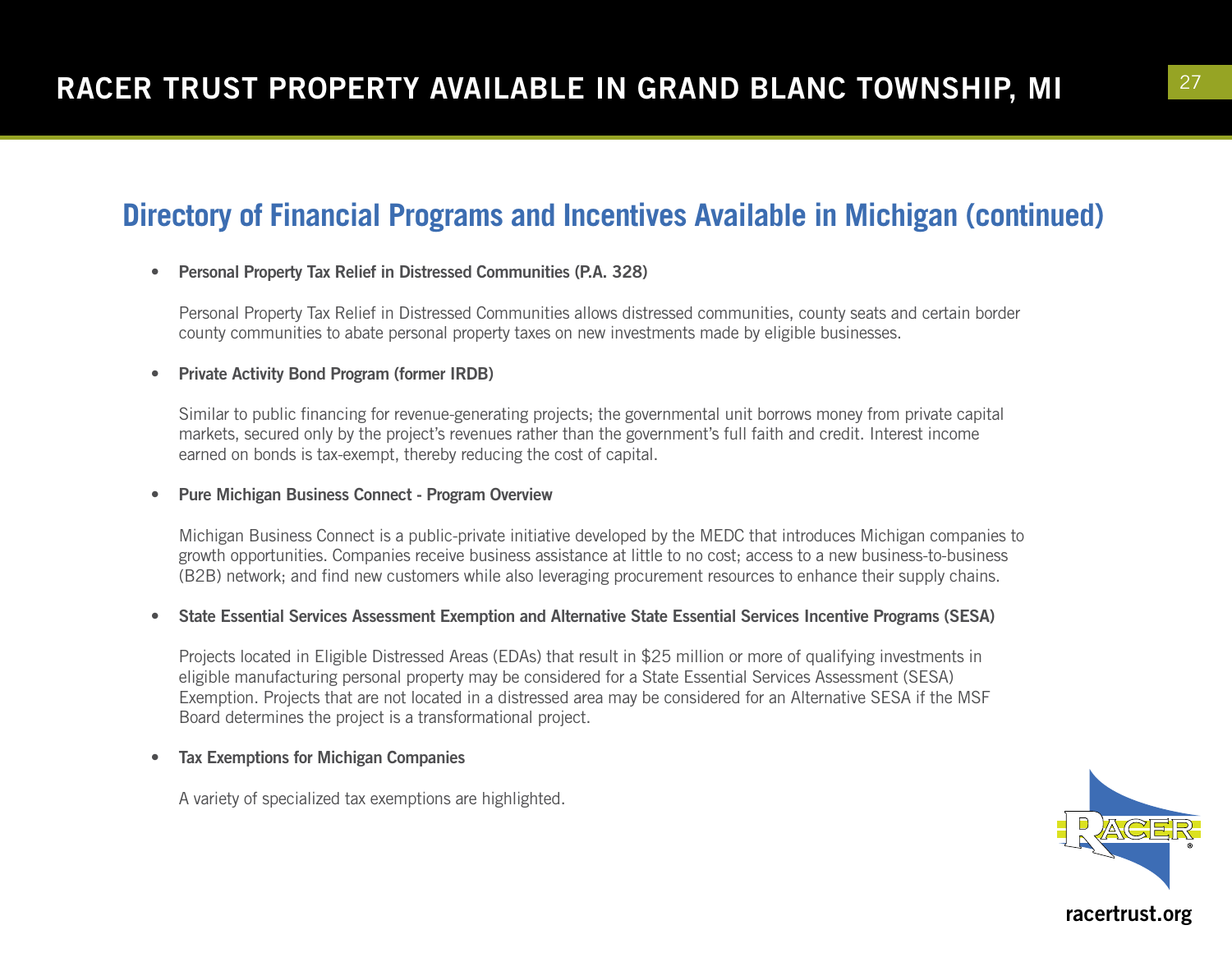### • Taxable Bond Financing

This program can provide small- and medium-sized companies with access to public capital markets normally available to larger companies.

### • Tool & Die Recovery Zones

The Michigan Strategic Fund Board is empowered to designate up to 35 tool and die renaissance recovery zones.

![](_page_27_Picture_6.jpeg)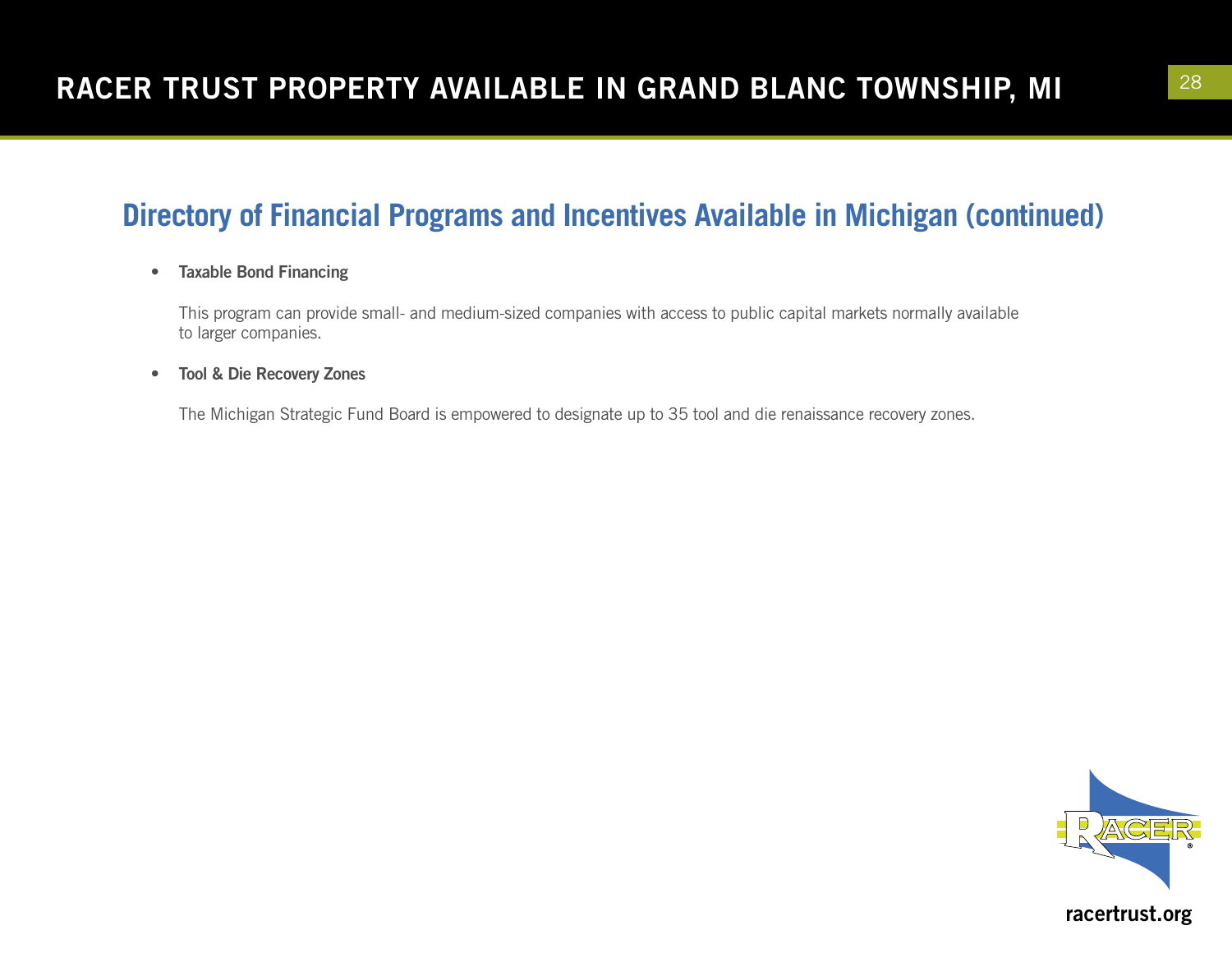## **Regional Overview: Community Snapshot**

There are many educational, medical, cultural and recreational opportunities in the region that create a dynamic environment for residents and businesses alike.

In addition to a variety of colleges and universities, significant contributors to regional employment, culture and entertainment include Genesys Health Park, McLaren Regional Medical Center, Hurley Medical Center, Flint Convention and Visitors Bureau, Flint International Institute, Perani Arena and Event Center, and the City of Flint Cultural Center, Institute of Arts, Public Library, Youth Theater, Longway Planetarium, Whiting Auditorium, Slone Museum, Children's Museum and Farmer's Market.

Grand Blanc's three parks were all established in the 20th century. The most recent addition, Physician's Park, has been expanded since its original donation in 1990 to include a winter ice rink, among other improvements.

Founded in 2006, the Grand Blanc Farmer's Market offers local growers and artisans the opportunity to showcase their work. The market is located on Grand Boulevard directly across from City Hall and operates on Sundays from spring through autumn each year.

Additional family entertainment in Genesee Township includes such popular destinations as Huckleberry Railroad, Crossroads Village, Johnson Memorial Library, Mott Lake, Stepping Stones Falls and Bluebell Beach, among others.

The greater Flint area is the population and economic anchor of a larger region that extends into Oakland, Lapeer, Shiawassee, Saginaw and Tuscola counties. This primary trade area, with a total population of approximately 640,000 residents, is the geographic boundary from which Flint/Genesee County and its businesses draw approximately 60 percent of their visitors, customers and workforce.

Beginning in the late 1800s, the economy of the Flint area has been heavily influenced by the production of vehicles initially, the wagon and carriage industry and, later, the automobile industry. The establishment of the Durant-Dort Carriage Company and numerous other subsidiary manufacturers in the 1880s first led to Flint becoming known as "Vehicle City."

Beginning in the 1900s, Flint's manufacturing companies quickly shifted production from wagons to automobiles and automobile parts. During this time, General Motors and Chevrolet Motor Company established several large automobile manufacturing complexes within the Flint area.

![](_page_28_Picture_10.jpeg)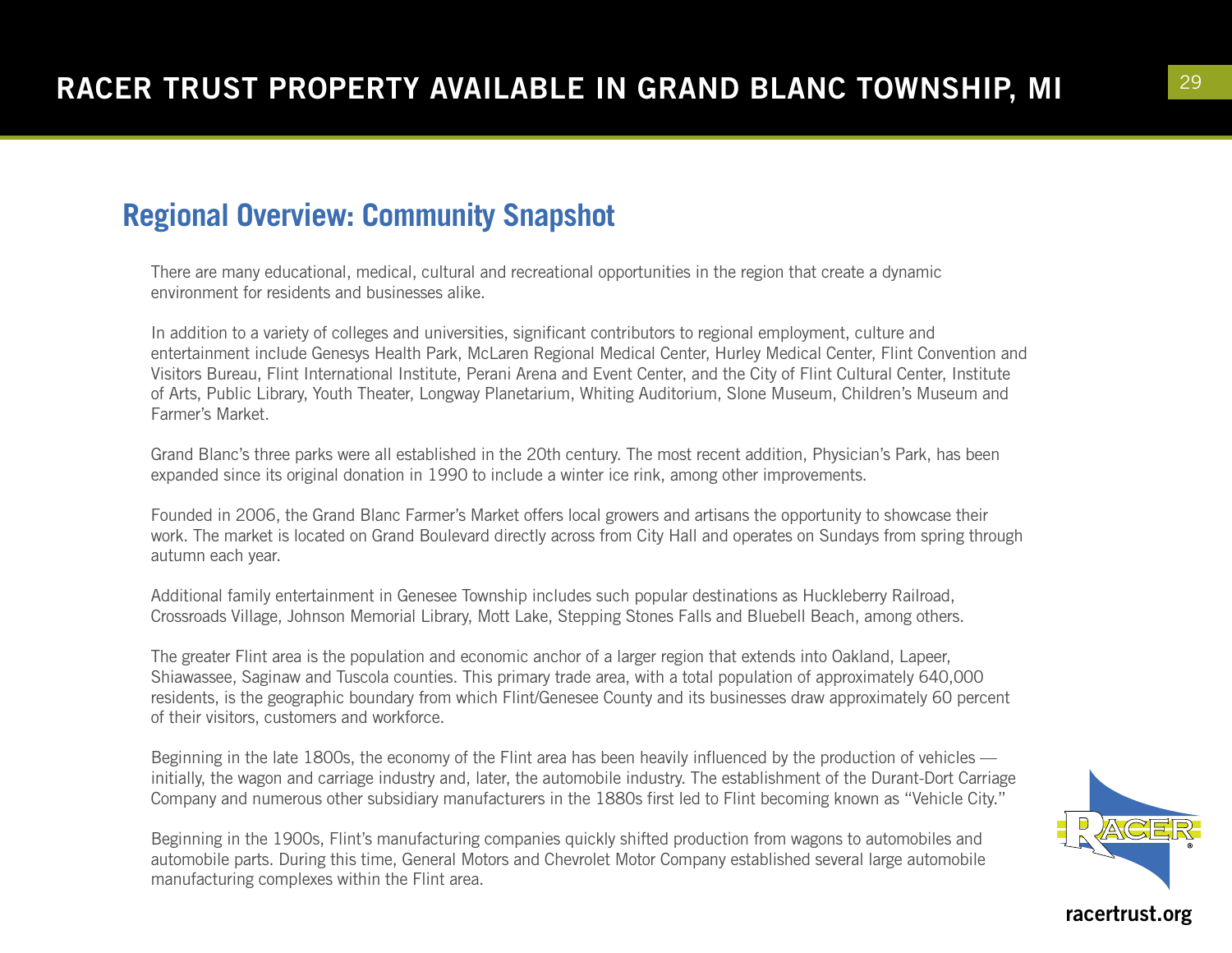### **Regional Overview: Community Snapshot (continued)**

The automobile industry flourished in the Flint area through the 1970s, with the total General Motors employment reaching more than 80,000 workers. Beginning in the late 1970s and continuing through today, however, a significant decline in the automobile industry has occurred, which has forced the closures of numerous manufacturing plants in the Flint area. Today, the total General Motors employment in Genesee County has declined to below 10,000 workers.

During this period of great economic upheaval, the Flint region is seeking to create a sustainable economy and reestablish economic prosperity.

![](_page_29_Picture_4.jpeg)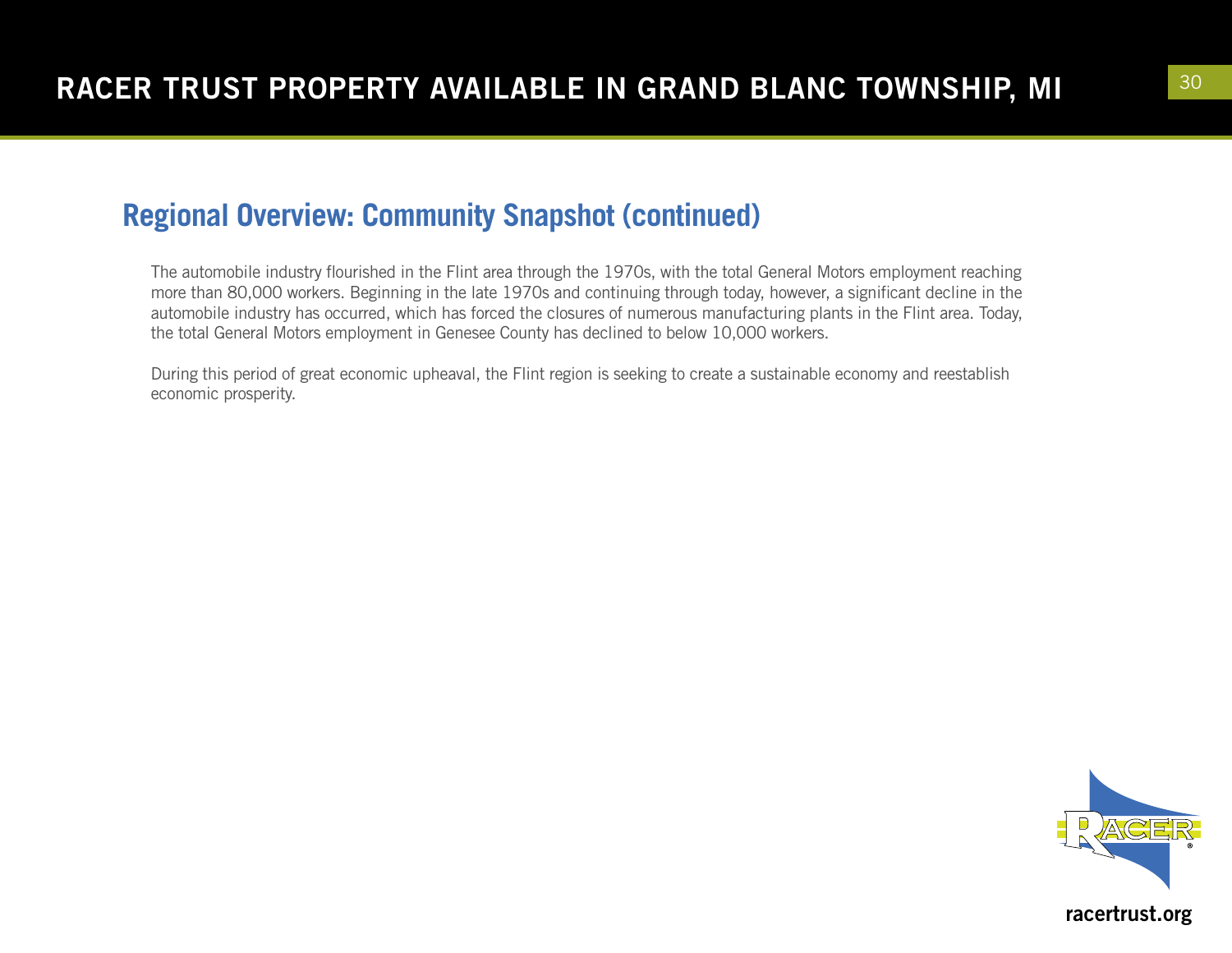### **Regional Overview: Workforce**

The U.S. Department of Labor's Bureau of Labor Statistics reported a preliminary unemployment rate of 9.4 percent in the Flint labor market for September 2020, the most recent month for which statistics are available. The state rate was 8.5 percent and the national rate was 7.9 percent.

At the state level, a variety of industry sectors have been proposed as strategic opportunities for job growth to bring Michigan out of the recession and lessen the state's historical reliance on the manufacturing and automotive industries. Some prognosticators have recommended that Michigan secure its future by focusing on electronics, biotech and biofuels, and health care.

Grand Blanc Township initiated a Technology Village concept in 2008, with the Technology Village Area Plan. The planning area consists of approximately 4,103 acres in the south central portion of the township, along I-75. The goal is to continually develop opportunities for workers in the "knowledge economy." Genesee County has set its focus on education and medicine (Eds and Meds) to reinvent itself in the changing economy. The continued growth and expansion of higher education facilities and hospitals within the county is critical to generating employment and attracting a well-educated workforce.

As demonstrated by the recent passage of the Clean Renewable and Efficient Energy Act, the State of Michigan also is eager to promote alternative energy and tap into the job growth potential of the alternative energy sector.

Within the Flint region, as the manufacturing and automotive sectors have declined, other industries have become much more prevalent in the local employment base. This represents a positive trend toward diversification and stabilization of the local economy.

By 2008, health care and social assistance had surpassed manufacturing as the largest employer at 19.5 percent, as well as generator of wages at 22.8 percent. Office-using industries had overtaken manufacturing as a share of county-wide wages, reflecting the growing importance of service-based industries in the local economy. This was driven primarily by growth in finance, insurance and health care sectors.

The 2010 Flint & Genesee County Comprehensive Economic Development Strategy introduced both short-term and longterm strategies to foster job creation within the Flint region. One short-term job creation strategy is to focus on capital spending for specific economic development projects that can sustain construction employment and lay the groundwork

![](_page_30_Picture_9.jpeg)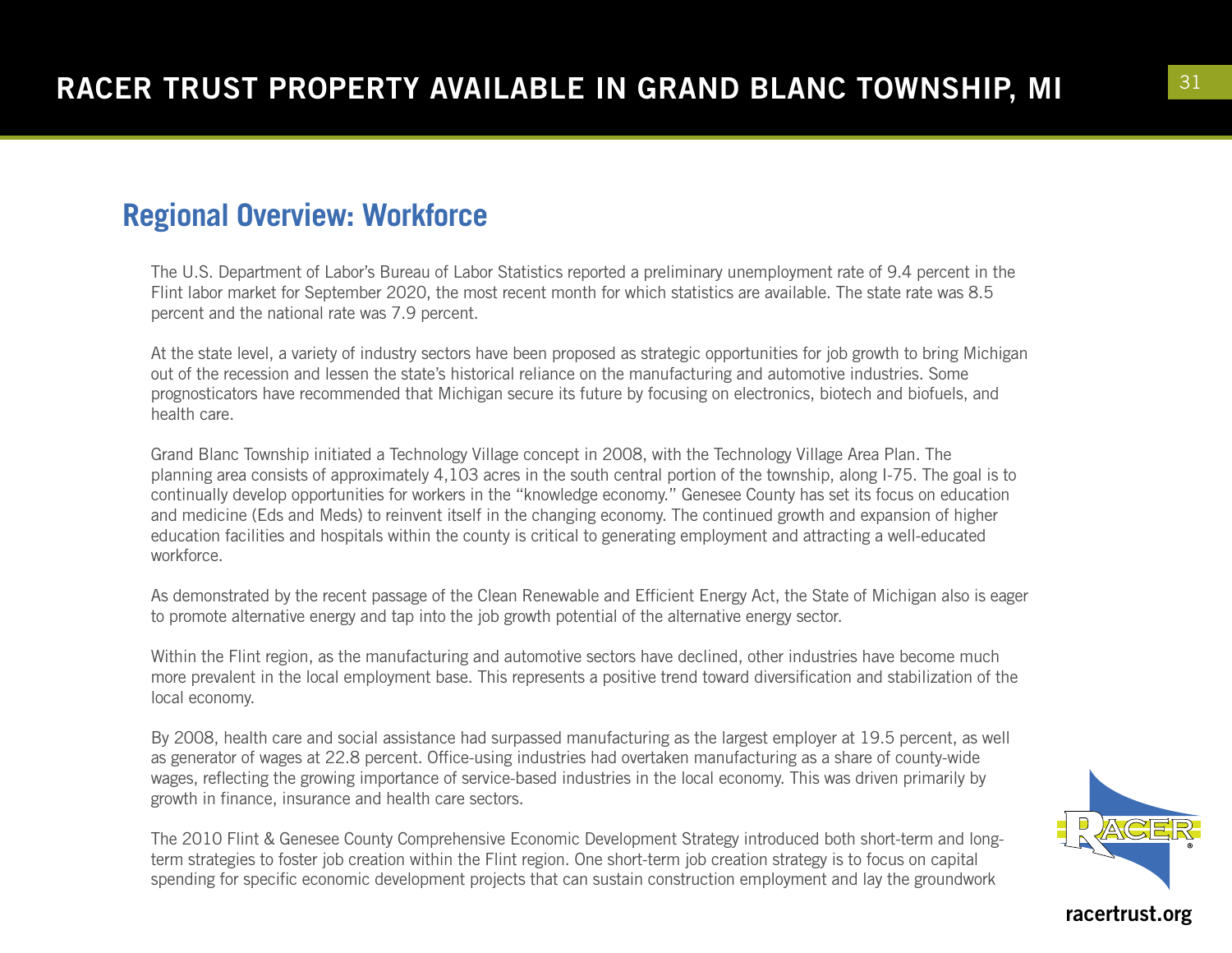## **Regional Overview: Workforce (continued)**

for long-term economic progress. Another short-term strategy is to focus on jobs sustained by maximizing existing local opportunities, such as stable automotive, health care and education sectors; construction employment; government contract acquisition; and small business support and incubation.

The Flint/Genesee Job Corps offers hands-on career technical training as well as academic training. Its services include career planning, on-the-job training, job placement, residential housing, food service, driver's education, health and dental care, a bi-weekly basic living allowance and clothing allowance. Some centers offer childcare programs for single parents, as well.

The Michigan Economic Development Corporation is ready and able to provide an extensive talent package through its Talent Enhancement program. These services are provided by a team that includes economic development experts, workforce development specialists and college placement offices, coordinated by a designated Talent Advisor who works closely with a company's leadership team to create and implement a custom Talent Enhancement strategy. The MEDC programs are designed to attract, train and retain key talent who will help drive business success.

The following tools are available to identify potential job candidates:

- Pure Michigan Talent Connect for job postings and resume searches
- Virtual Career Fairs
- Feature opportunities and company profiles in e-newsletters that reach 500,000 job seekers
- Social media campaigns that includes Facebook, LinkedIn and Twitter
- Coordination with Michigan college and university placement offices for on-campus interviewing and promotions, as well as a feature in communications to all college placement offices
- Robust series of events and career fairs to facilitate in-person connections

![](_page_31_Picture_12.jpeg)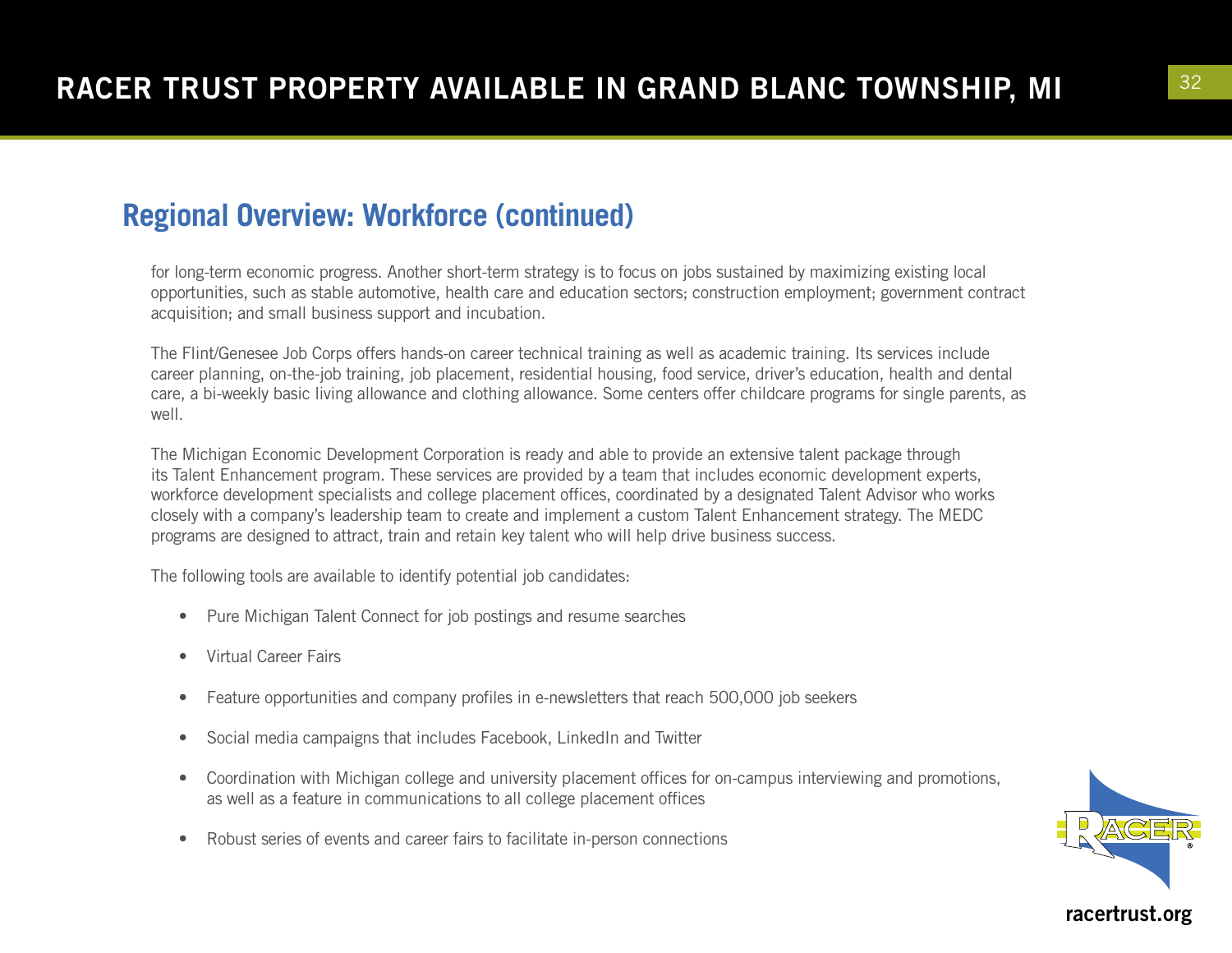### **Regional Overview: Workforce (continued)**

The Michigan Talent Bank is a free internet-based resume and job bank available to employers. On average the system has 60,000 resumes from across the state.

Associated Builders & Contractors provides training on all facets of construction from demolition to construction and maintenance.

![](_page_32_Picture_4.jpeg)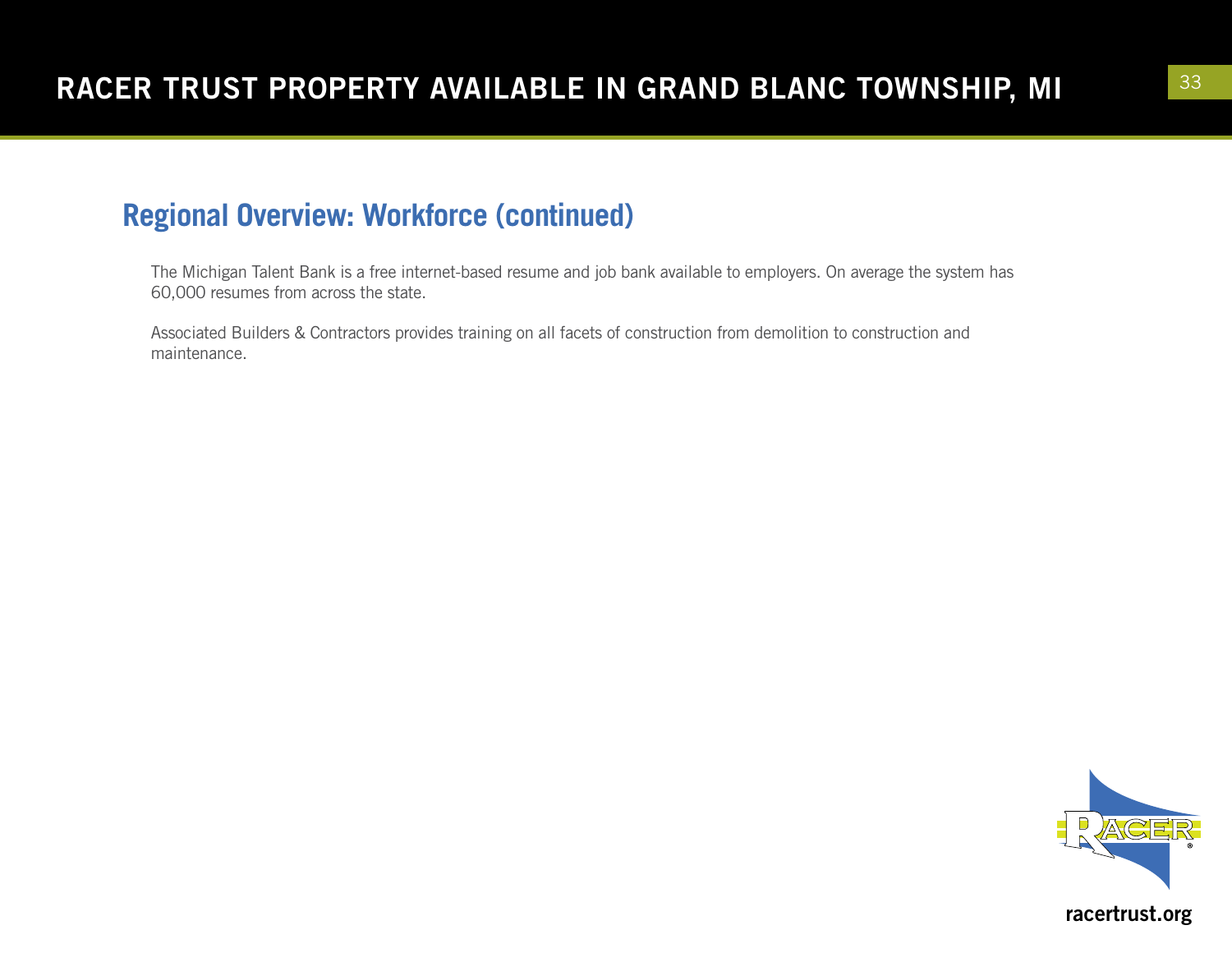### **Regional Overview: Education**

Grand Blanc Community Schools are known for their high Michigan Educational Assessment Program (or MEAP) testing scores. The local public high school is Grand Blanc Community High School. Grand Blanc has nine elementary schools and two middle schools, both built in 2006. Grand Blanc also is home to a private grade school, Holy Family Catholic School.

There are four colleges/universities in and around the Grand Blanc/Flint area, including the University of Michigan-Flint. Since 1956, the University of Michigan-Flint has embraced the importance of "doing" as fundamental to each student's personal, professional and academic growth. As part of the world-renowned University of Michigan system, UM-Flint is committed to the development of the next generation of "Leaders and Best." UM-Flint faculty from more than 100 areas of study lead the development of research and service-learning projects that match course curriculum with today's most pressing issues. Such projects bring learning to life, address community needs, and fulfill students' desires to contribute to "something bigger than themselves."

Kettering University, formerly known as GMI for General Motors Institute, is best known for its engineering and hard sciences programs. Kettering offers some of the nation's most advanced cooperative education students, to help companies build highly productive, professional workforces. Innovation and entrepreneurship are infused throughout all of Kettering's engineering, science, math and business programs. Recognized by U.S. News & World Report as one of the top co-op schools in the nation, Kettering has the experts, the labs and the programs that bring theory and practice together better than anyplace else. Kettering also can satisfy the continuing education needs of a workforce. Corporations and organizations searching for a facility for research can connect to state-of-the-art labs and knowledgeable faculty through Kettering's research opportunities.

Mott Community College is a community college in Flint with satellite campuses in nearby Fenton, Lapeer and Clio. Since its founding in 1923 as Flint Junior College, Mott Community College has grown to become the largest college in the Flint/ Genesee County region and an institution marked by innovation, excellence and wide support in the community. Surveys reveal that more than half the households in Genesee County contain a present or former MCC student. From traditional liberal arts and college transfer to high-tech computer and simulation manufacturing, MCC offers the community more than 100 different programs to prepare for successful careers and productive lives. As of August 2014, Mott's president is Dr. Beverly Walker-Griffea, the first female and first African American president in Mott Community College's history. She is committed to academic excellence, student access and success, dynamic industry partnerships, and significantly impacting local economies. The college features its landmark Regional Technology Center (RTC), a \$40 million high-technology educational facility that enabled Mott to create the world's first Manufacturing Simulation Technology curriculum with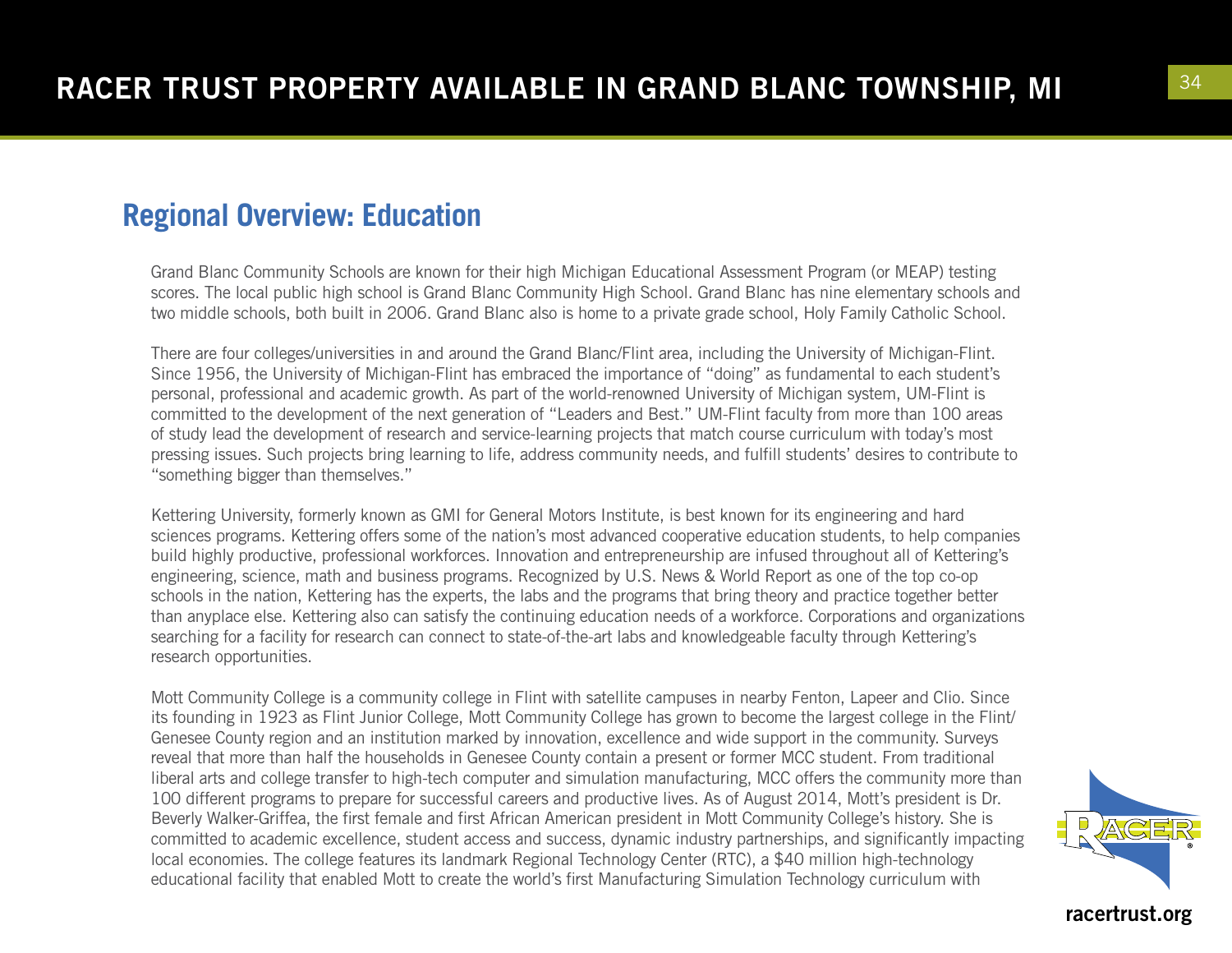## **Regional Overview: Education (continued)**

support from the National Science Foundation, the U.S. Department of Labor and the Mott Foundation.

Central Michigan University has a satellite location in Flint. It offers master's and bachelor's degree completion programs designed for working adults. Its current location in Flint opened in 2004.

![](_page_34_Picture_4.jpeg)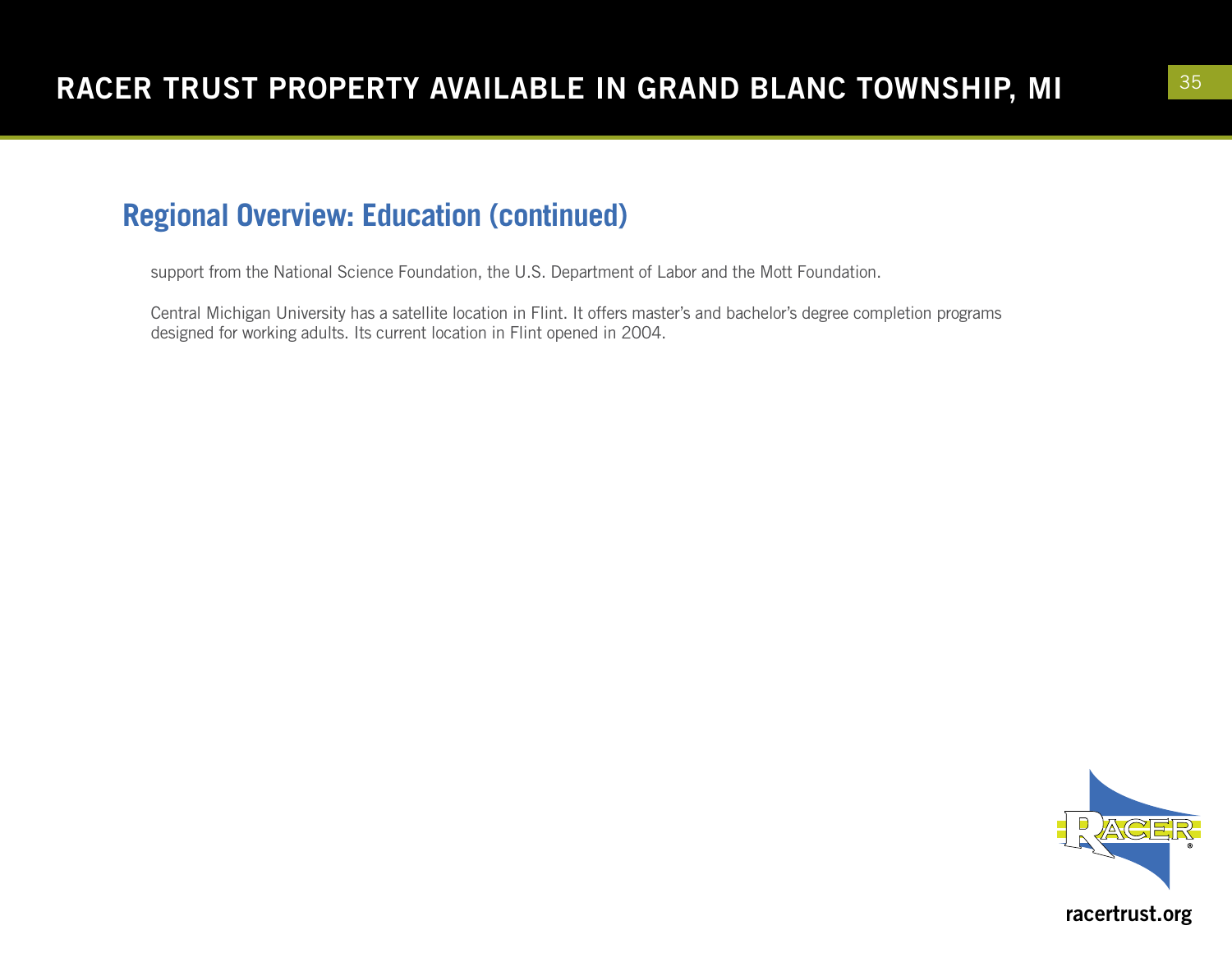## **Regional Overview: Largest Employers in the Grand Blanc Area**

| <b>General Motors</b>                                    | 7,500 employees |
|----------------------------------------------------------|-----------------|
| <b>Genesys Medical Center</b>                            | 3,500           |
| <b>McLaren Regional Medical Center</b>                   | 2,785           |
| <b>Hurley Medical Center</b><br>$\bullet$                | 2,780           |
| <b>Diplomat Pharmacy</b>                                 | 1,120           |
| <b>University of Michigan-Flint</b><br>$\bullet$         | 1,098           |
| <b>Huntington Bank</b><br>$\bullet$                      | 600             |
| <b>Creative Foam Corporation</b><br>$\bullet$            | 600             |
| <b>Mass Transportation Authority</b><br>$\bullet$        | 575             |
| <b>Mott Community College</b><br>$\bullet$               | 445             |
| <b>Baker College</b><br>$\bullet$                        | 404             |
| <b>Consumers Energy</b><br>$\bullet$                     | 398             |
| <b>Kettering University</b><br>$\bullet$                 | 388             |
| <b>Al Serra Automotive</b>                               | 385             |
| <b>Magna</b><br>$\bullet$                                | 350             |
| <b>Northgate</b><br>$\bullet$                            | 211             |
| <b>TMI Climate Solutions</b>                             | 200             |
| <b>Client Financial Services</b>                         | 180             |
| <b>HSS Material Management</b><br>$\bullet$              | 165             |
| <b>Goyette Mechanical</b><br>$\bullet$                   | 165             |
| *: List does not include governments or school districts |                 |

![](_page_35_Picture_3.jpeg)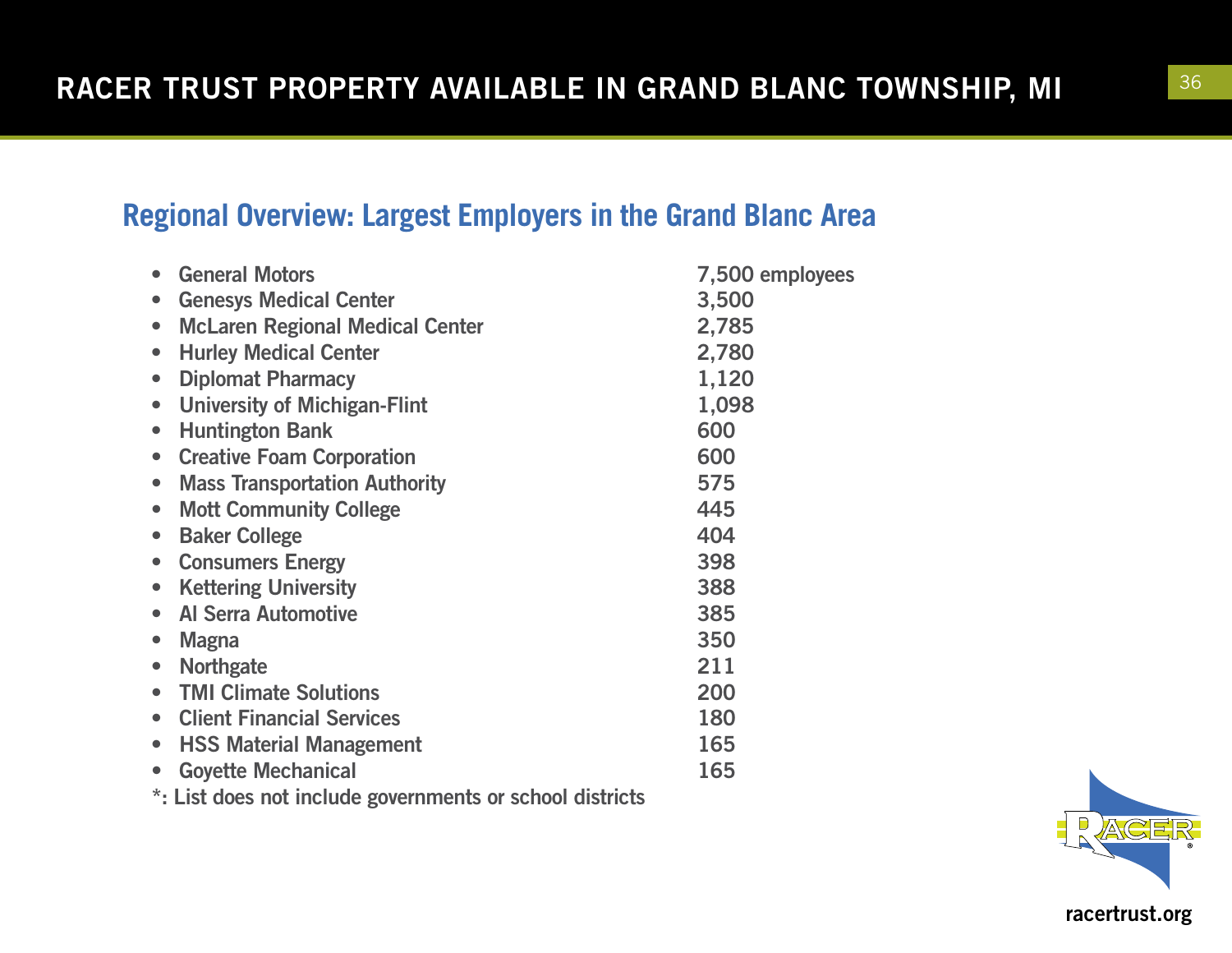### **Regional Overview: Medical Facilities and Emergency Services**

Hurley Medical Center in Flint provides the region's only Level I Trauma Center, as well as neonatal intensive care, pediatric intensive care, a pediatric emergency department and a burn unit. Providing the most innovative, leading-edge technology and medical services, Hurley Medical Center is widely recognized as an institution of exceptional excellence. As the safetynet provider for the Flint-Genesee County area, Hurley Medical Center is vitally important to the people of the community. It treats every person who comes in, regardless of ability to pay, and also routinely goes into surrounding neighborhoods to participate in health fairs, expos and community fundraisers. Its doctors and nurses visit schools, places of worship, community groups, libraries, professional organizations and assisted-living facilities, talking with people about their health and conducting screenings that can identify potential problems or conditions.

McLaren Regional Medical Center has a legacy of clinical excellence and a longstanding tradition of compassionate, patientfocused care. McLaren-Flint continues to be mid-Michigan's leading health care provider. The 378-bed teaching hospital is affiliated with Michigan State University College of Human Medicine, blending the experience and expertise of its medical staff with MSU's physicians-in-training, thereby delivering academic, clinical and research-based innovations, worldclass treatment, and cutting-edge technology to mid-Michigan residents. McLaren's 2,600 employees and 600 medical staff members combine "high tech" with "high touch" health care. McLaren's commitment to clinical quality earned it recognition among the Top 100 Hospitals nationwide.

Two former full-service hospitals — St. Joseph's Hospital and Flint Osteopathic Hospital — are now medical clinics that are part of the Genesys Health System, and currently referred to as Genesys East Flint Campus and Genesys West Flint Campus, respectively.

![](_page_36_Picture_5.jpeg)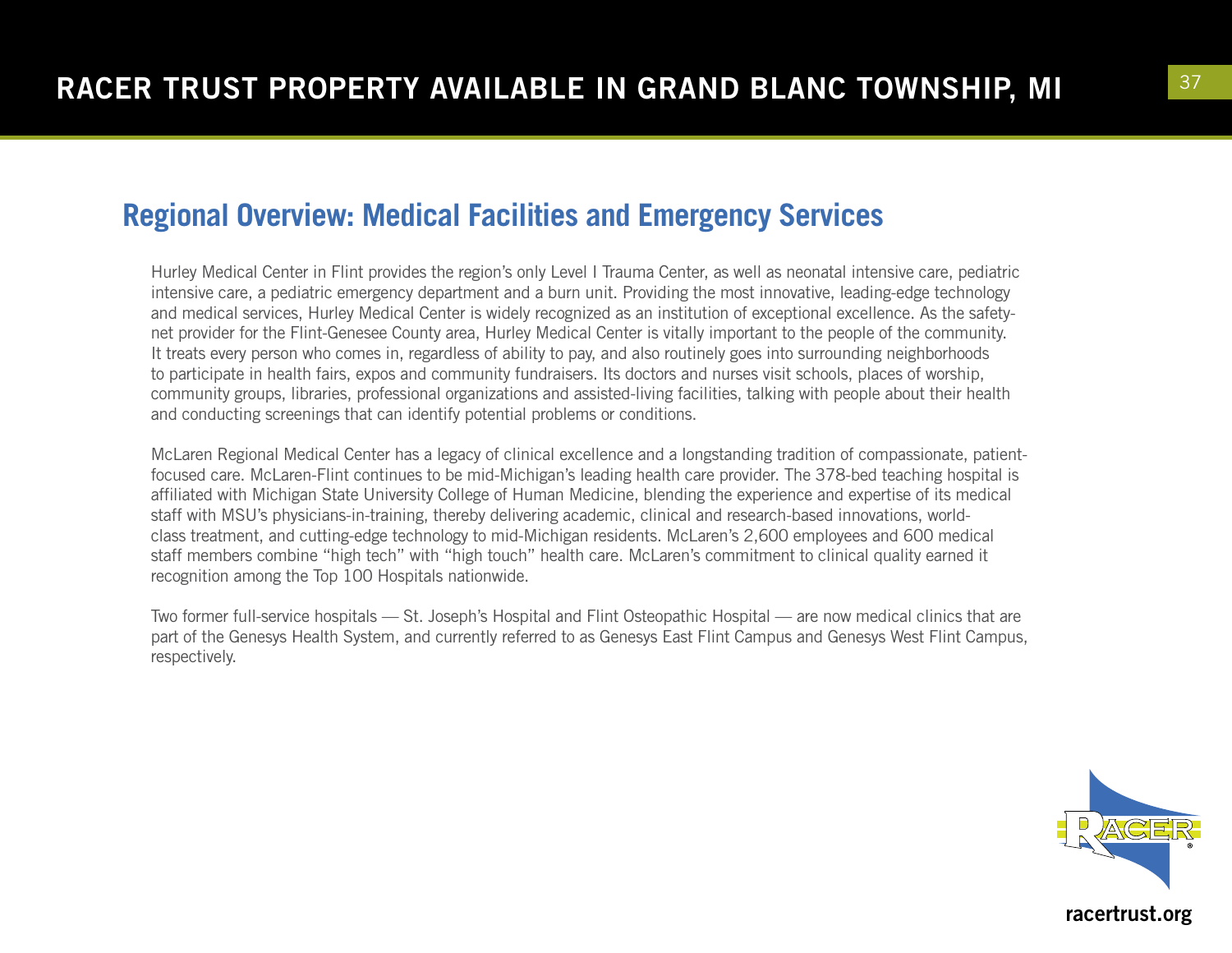## **Links to Helpful Resources**

- \* Local/Regional Resources
	- Local Economic Development www.flintandgenesee.org
- \* State Resources
	- State www.michigan.gov
	- State Economic Development www.michiganbusiness.org
	- State Education www.michigan.gov/mde
- \* Federal Resources
	- U.S. Census Bureau www.census.gov
	- U.S. Department of Commerce www.commerce.gov
	- U.S. Economic Development Administration www.eda.gov
	- U.S. General Services Administration www.gsa.gov
	- U.S. Small Business Administration www.sba.gov

![](_page_37_Picture_14.jpeg)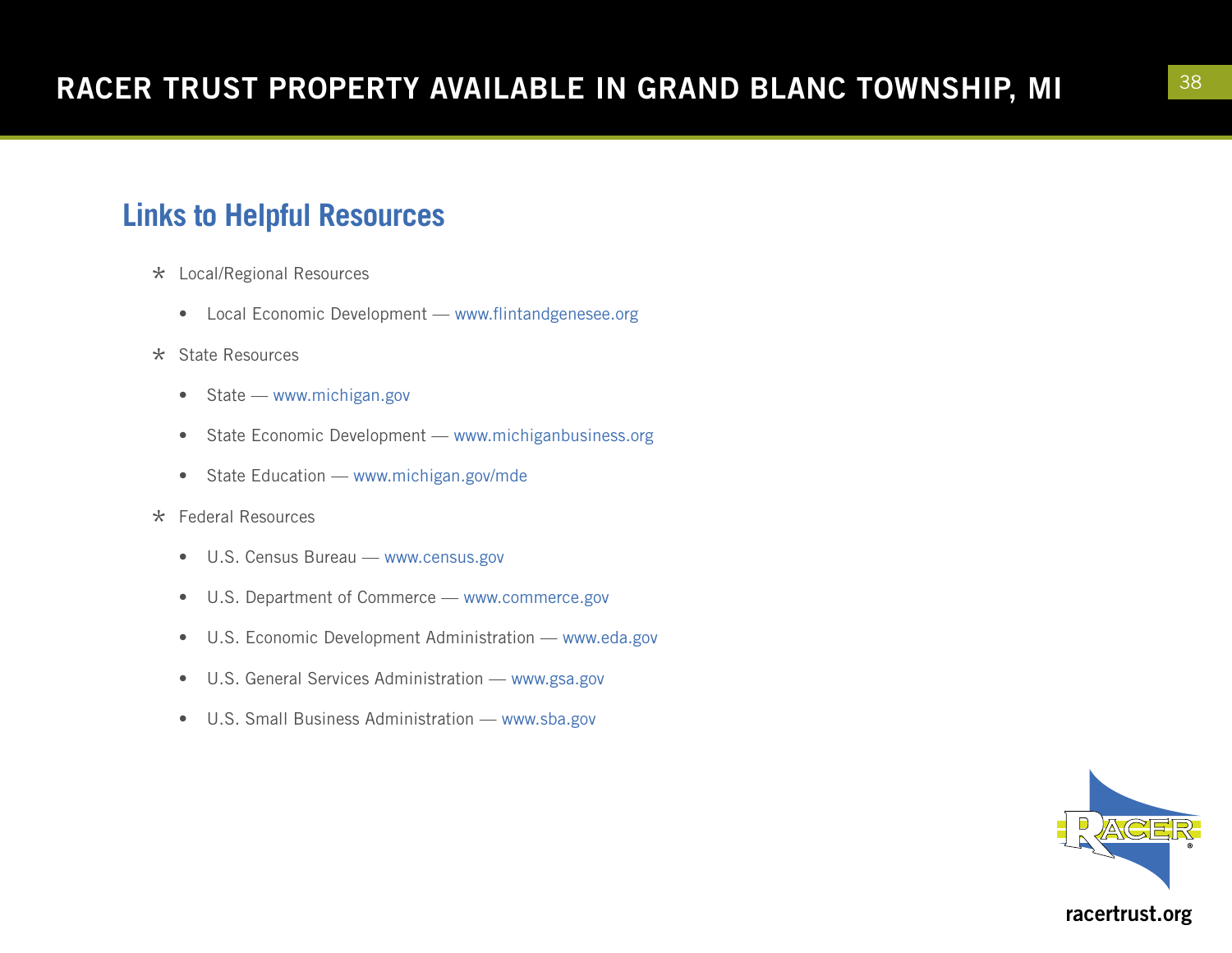## **Regional Overview: Demographic Information**

### Community Profile

Total industry jobs: 147,468 Average earnings: \$51,028 Bachelor's degree or higher: 13.2% GRP: \$14.07B

### Flint Labor Market Analysis

| City of Flint | Flint MSA |
|---------------|-----------|
| 98,310        | 408,100   |
| 57,500        | 147,100   |
| 39,900        | 179,500   |
| 14,300        | $-32,500$ |
| \$50,500      | \$51,000  |
|               |           |

![](_page_38_Picture_6.jpeg)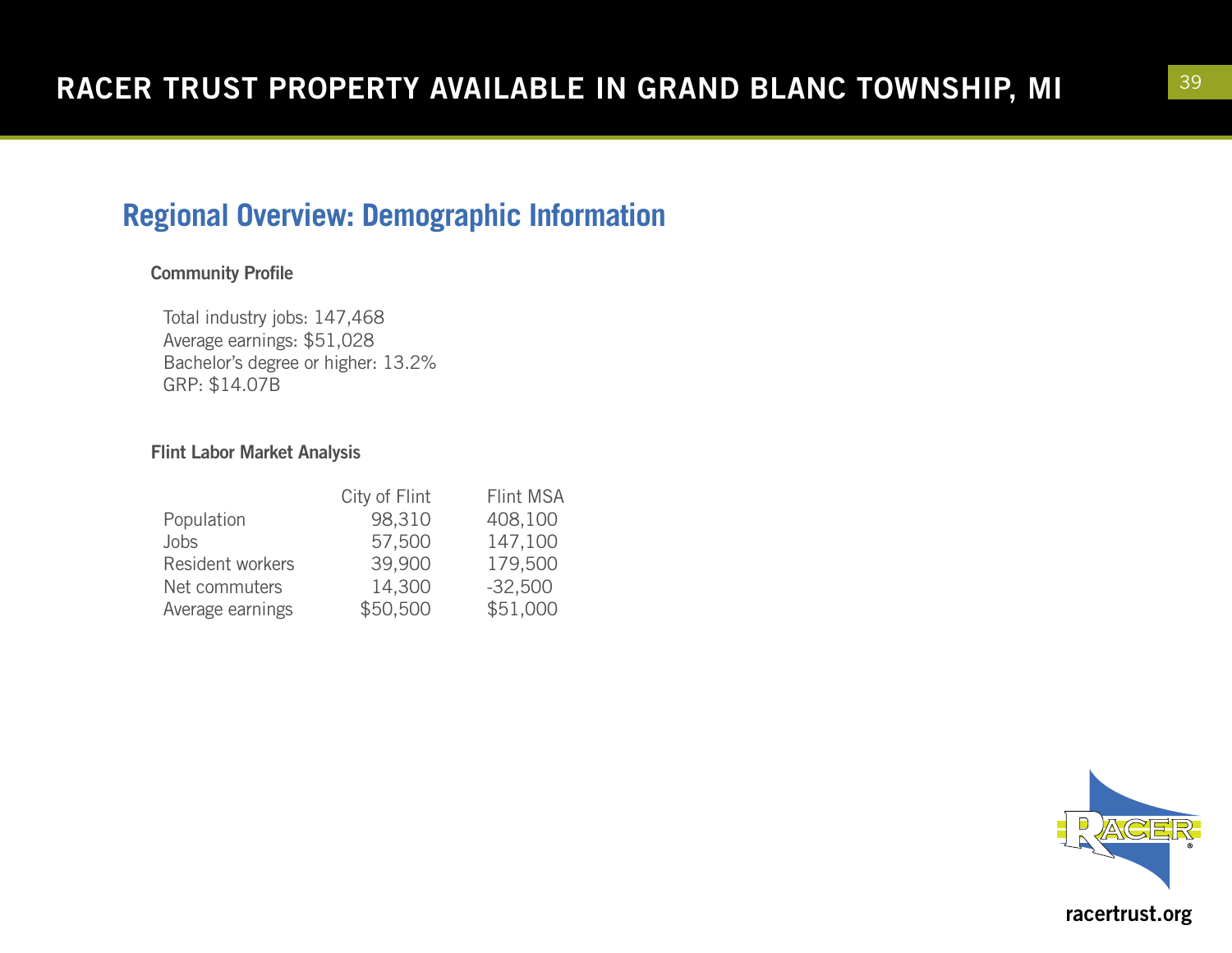![](_page_39_Picture_1.jpeg)

![](_page_39_Picture_2.jpeg)

Elliott P. Laws trustee@racertrust.org

### **Who is RACER and What Do We Do**

The RACER Trust was created in March 2011 by the U.S. Bankruptcy Court to clean up and position for redevelopment 89 properties and other facilities owned by the former General Motors Corp. before its 2009 bankruptcy.

Offers for purchase must be evaluated by RACER against six criteria required by a Settlement Agreement that, with the Court's approval, created the Trust. You may view the Settlement Agreement at www.racertrust.org/About\_RACER/Settlement\_Agreement. While purchase price is a factor, RACER also must consider each proposal's ability to create jobs and generate new economic opportunity in the communities hurt by the GM bankruptcy. RACER will require prospective buyers to furnish detailed information to demonstrate that its offer satisfies each of the six criteria described in the Settlement Agreement.

![](_page_39_Picture_7.jpeg)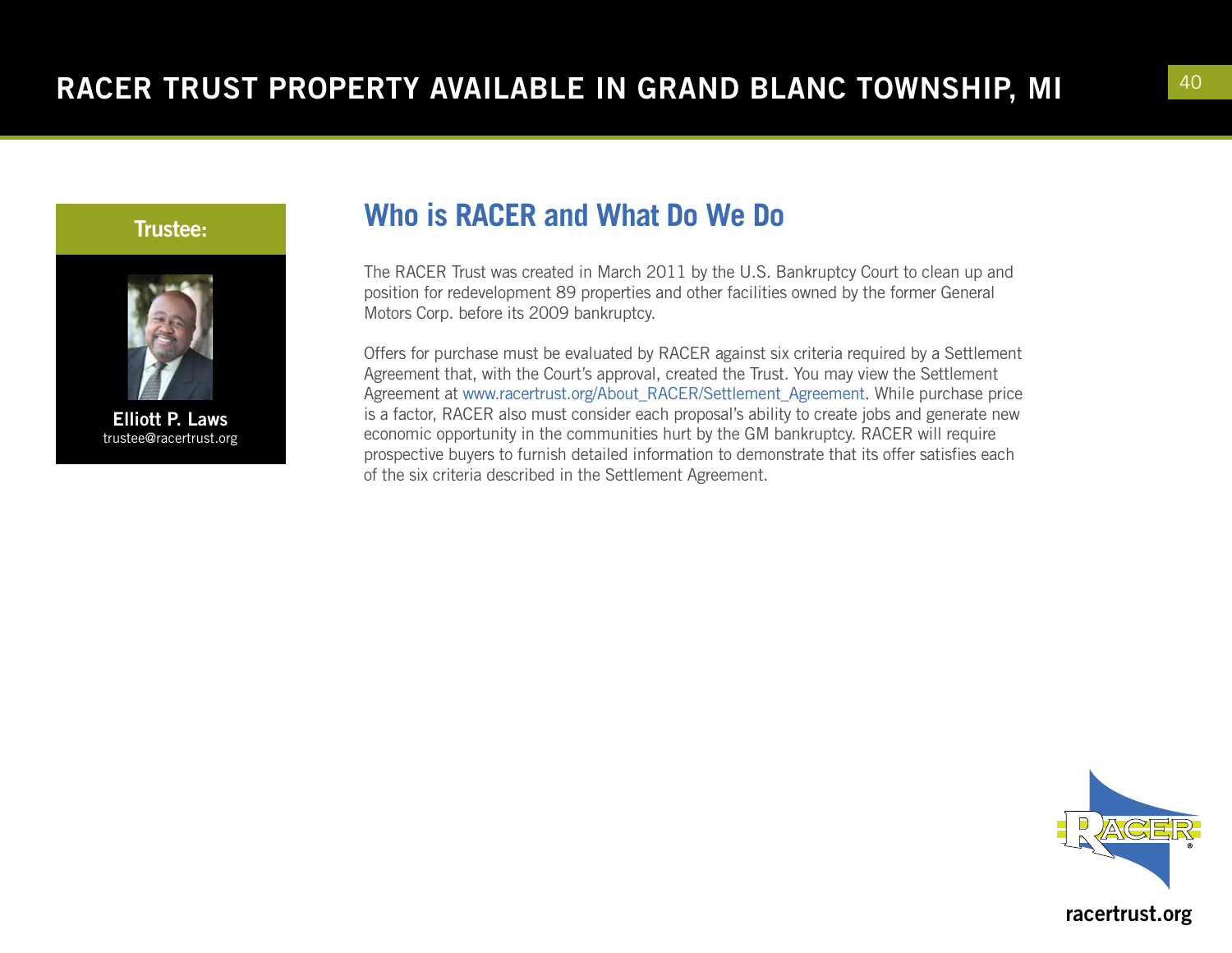### The RACER Trust Redevelopment Team:

![](_page_40_Picture_2.jpeg)

Bruce Rasher Redevelopment Manager brasher@racertrust.org

![](_page_40_Picture_4.jpeg)

Patricia Spitzley Deputy Redevelopment Manager pspitzley@racertrust.org

![](_page_40_Picture_6.jpeg)

Steven Black Transaction Manager sblack@racertrust.org

### **Conditions**

The material contained in this brochure is for the purpose of considering the purchase of the Property (the "Property") described herein.

The information contained in this brochure was prepared on November 2, 2012 and last updated on December 7, 2017 by the Revitalizing Auto Communities Environmental Response Trust ("RACER" or "Trust"), which owns the Property. It is intended to be used by prospective buyers in evaluating this Property for sale. Neither RACER, nor its respective officers, employees or agents, makes any representation or warranty, express or implied, as to the completeness or the accuracy of the material contained herein or any of its contents, and no legal commitments or obligations shall arise based upon this brochure or any of its contents.

Prospective buyers are advised (i) that changes may have occurred in the Property or property value described herein, as well as the condition of the Property since the time this brochure was issued and that (ii) all information is provided for general reference purposes only in that they are based on assumptions relating to the general economy, competition, and other factors beyond the control of RACER and, therefore, are subject to material variation. Prospective buyers are advised and encouraged to conduct their own comprehensive review and analysis of the information contained herein.

### **Contact Us by Mail**

To send correspondence to RACER Trust staff:

RACER Trust 1505 Woodward Avenue, Suite 200 Detroit, MI 48226

This brochure is a solicitation of interest only and is not an offer to sell the Property. RACER expressly reserves the right, at its sole discretion, to reject any or all expressions of interest or offers to purchase the Property, and expressly reserves the right, at its sole discretion, to terminate discussions with any entity at any time with or without notice.

RACER has no legal commitment or obligation to any entity reviewing this brochure or making an offer to purchase the Property unless and until a written agreement satisfactory to RACER has been fully executed, delivered and approved by RACER and any conditions to RACER thereunder have been satisfied or waived.

By accepting this brochure, you agree that the information contained herein (i) will be used solely for the purpose for which it is intended; (ii) will remain the property of RACER and; (iii) will not be used by you for your own purpose except in connection with a potential agreement with RACER.

The terms and conditions stated in this section relate to all sections of this brochure as if stated independently therein. If, after reviewing this brochure, you have no further interest in purchasing the Property at this time, kindly destroy any downloaded due diligence at your earliest possible convenience.

![](_page_40_Picture_19.jpeg)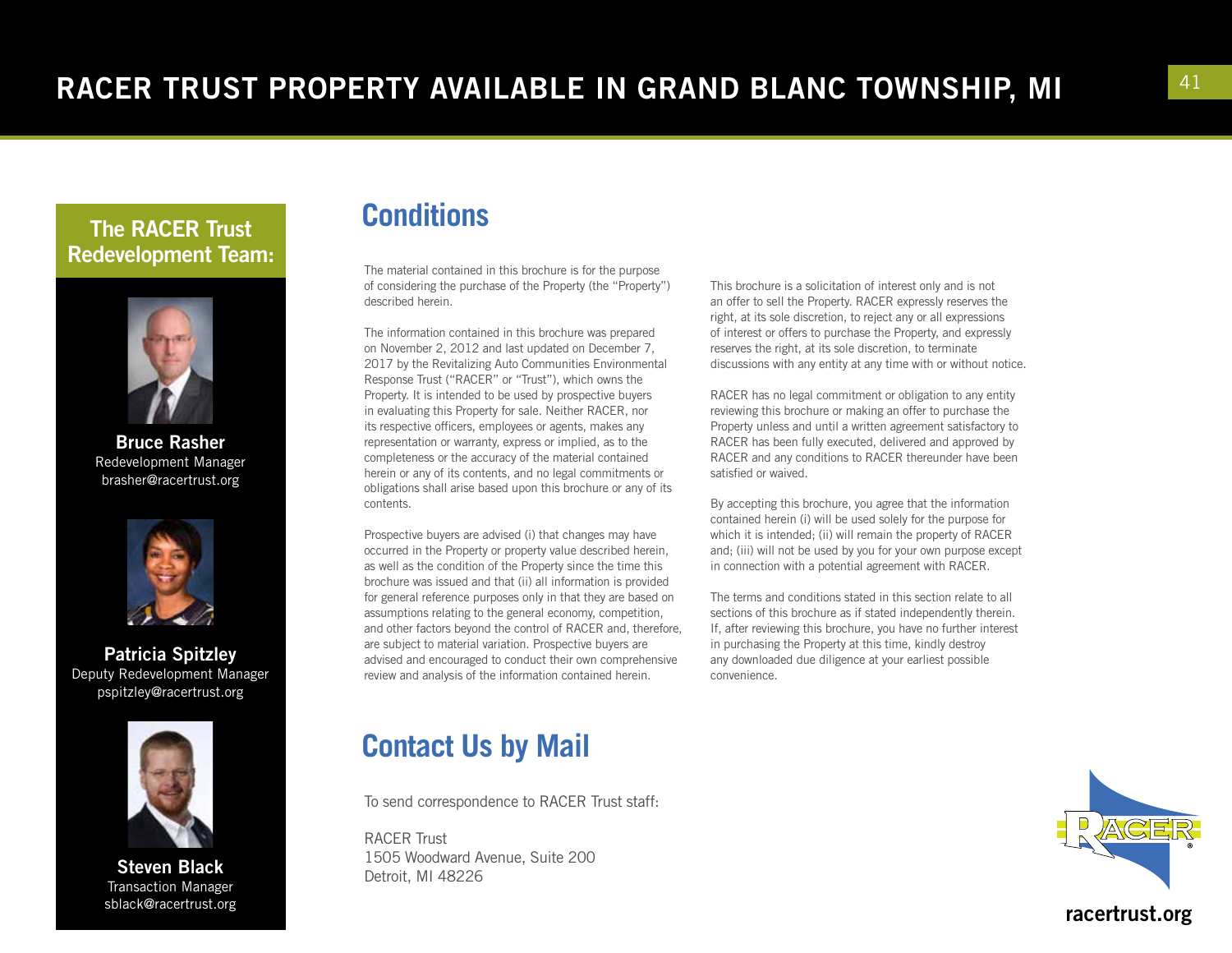### **Transaction Guidelines/Offer Instructions**

Prospective buyers interested in making an offer on the Property described herein must first execute a Confidentiality Agreement, schedule a Property inspection through RACER's Redevelopment office and then submit a Letter of Intent form. A Confidentiality Agreement and Letter of Intent form are available for download at RACER's website: www.racertrust.org.

RACER will evaluate all Letters of Intent for the Property against six criteria (the "Sales Criteria") required by the Settlement Agreement that established the Trust. These Sales Criteria are described in detail on RACER's website and generally include:

- i. whether the monetary value of the purchase price is sufficient in light of the projected budget for the sale of the Property, taking into account any surplus from past Properties sold or projected shortfall on the sale of the remaining Properties;
- ii. the potential for the proposed reuse to create jobs in the State and the affected community;
- iii. other benefits to the State and affected communities (such as increasing tax revenue, reducing blight, and providing a sense of renewal);
- iv. avoiding a material increase in the cost of or interference with the Environmental Action;
- v. the views of the State and affected communities; and
- vi. the reputation and credibility of the prospective buyer.

The Letter of Intent will not constitute a binding offer by prospective buyers to purchase the Property for the price submitted. Letters of Intent must include a detailed proposal for the redevelopment of the Property and a detailed explanation with supporting information for how the proposal would satisfy all of the Settlement Agreement Sales Criteria.

RACER will evaluate the Letters of Intent received for the Property and may, in its sole discretion, select one or more for further due diligence and may request submission of final proposals for sale. If RACER approves a Letter of Intent, RACER is not obligated to sell the Property. RACER reserves the right to accept or reject any or all proposals, regardless of purchase price, or to withdraw the assets from the sale, in its sole discretion, for any or no reason. Approval or consent by any community or stakeholder is not needed for RACER to move forward with a particular project.

Prospective purchasers may be asked to participate in the negotiation of a Purchase and Sale Agreement, which will be available for download on RACER's website. Purchase and Sale Agreements for the Property will be evaluated against the Settlement Agreement Sales Criteria generally described above and more fully described on RACER's website.

Each transaction involving Trust property will have unique circumstances, which may require RACER to consider additional factors, and balance their relative merits and weight differently, after analyzing the requisite due diligence, including a careful review of objective information, consultations with community officials and local community investment in the subject project, with due consideration given to any intangible benefits of the offer. The Trust will strive to balance all of these factors, with the ultimate goal of achieving the optimum outcome for stakeholders in every case, but the Trust retains the ultimate discretion on how best to weight these factors and which offer or project, if any, best satisfies the Sales Criteria and the Trust's other requirements.

As Purchase and Sales Agreements are evaluated, RACER also will encourage local community officials to execute a development agreement with prospective buyers describing, among other things, the level of investment, schedule for the project and specific job creation goals.

The Property will be sold for cash, due at closing, based upon the terms and provisions described in the Purchase and Sales Agreement. RACER will not pay a seller's commission to brokers, unless approved in advance by RACER in writing.

#### File Review:

Prospective buyers are encouraged to review the information contained in this Brochure and on RACER's website prior to submission of a Letter of Intent.

![](_page_41_Picture_19.jpeg)